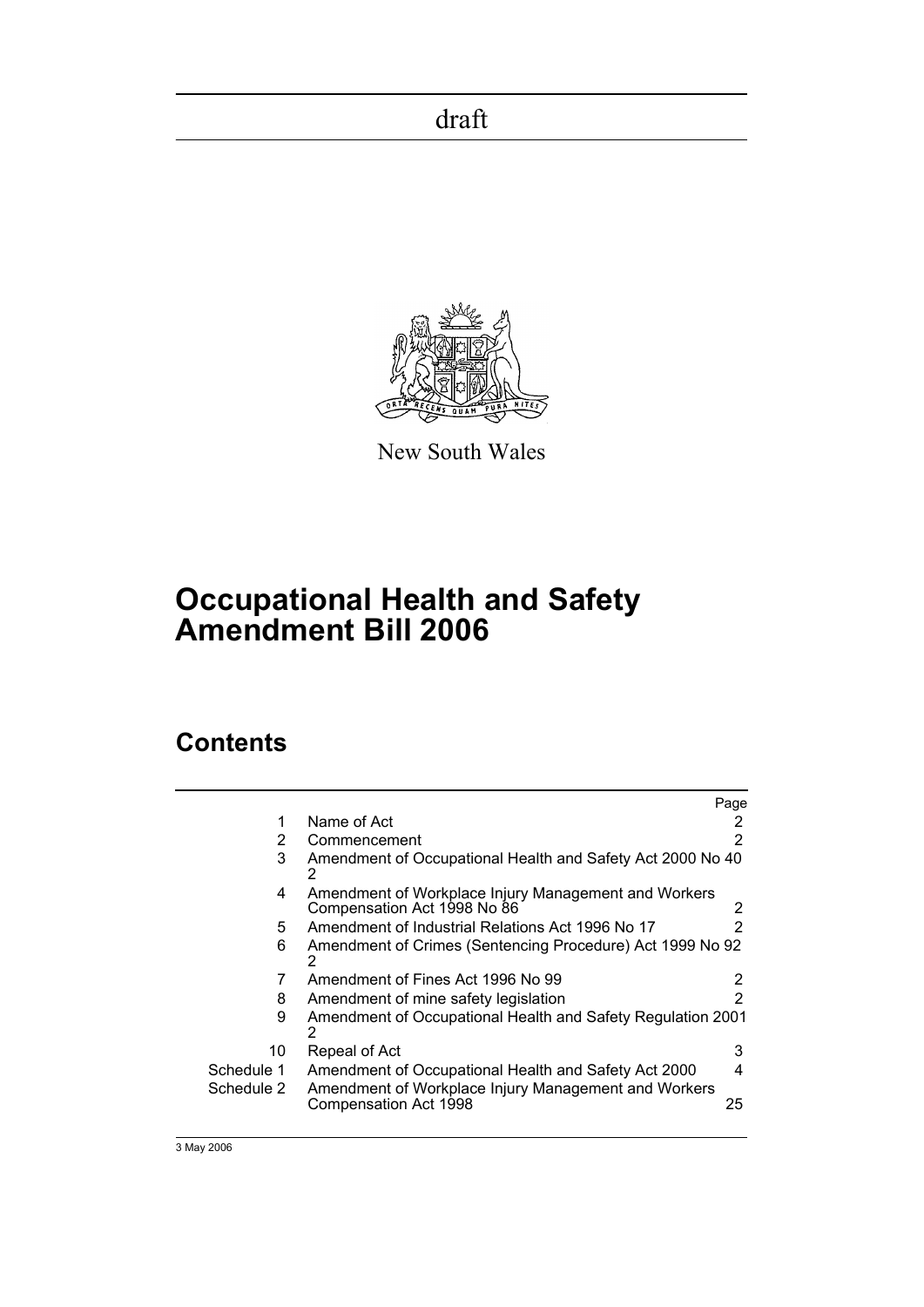Occupational Health and Safety Amendment Bill 2006

Contents

|            |                                                                   | Page |
|------------|-------------------------------------------------------------------|------|
| Schedule 3 | Amendment of Industrial Relations Act 1996                        | 26   |
| Schedule 4 | Amendment of Crimes (Sentencing Procedure) Act 1999               | 27   |
| Schedule 5 | Amendment of Fines Act 1996                                       | 28   |
| Schedule 6 | Amendment of mine safety legislation                              | 29   |
| Schedule 7 | Amendment of Occupational Health and Safety Regulation 2001<br>30 |      |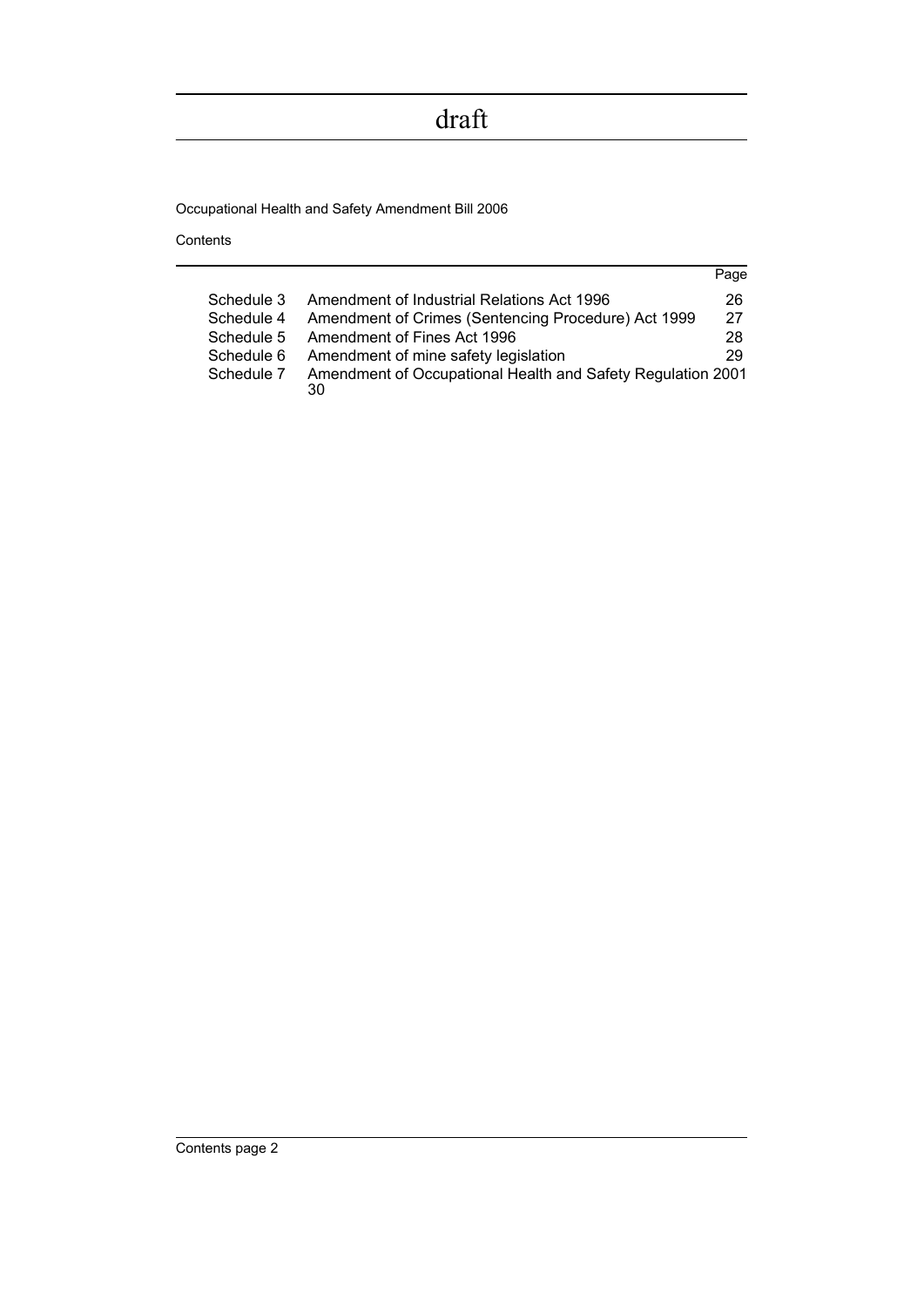

New South Wales

# **Occupational Health and Safety Amendment Bill 2006**

No , 2006

### **A Bill for**

An Act to amend the *Occupational Health and Safety Act 2000,* and related Acts, following the 5-year statutory review of that Act.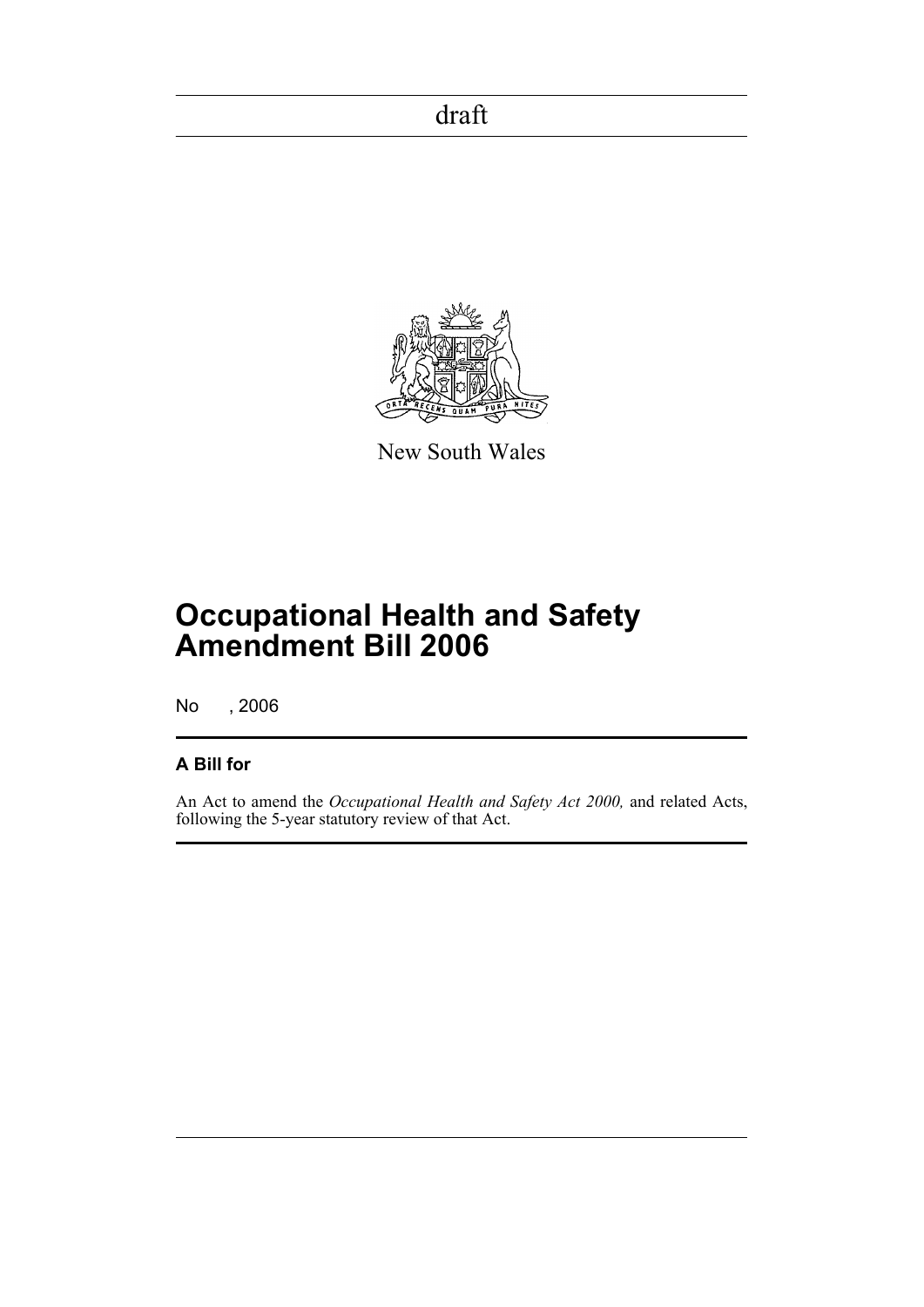Clause 1 Occupational Health and Safety Amendment Bill 2006

#### <span id="page-3-0"></span>**The Legislature of New South Wales enacts:**

#### **1 Name of Act**

This Act is the *Occupational Health and Safety Amendment Act 2006*.

#### <span id="page-3-1"></span>**2 Commencement**

- (1) This Act commences on the date of assent, except as provided by subsection (2).
- (2) The following provisions of this Act commence on a day or days to be appointed by proclamation:
	- (a) Schedule 1 [4]–[8], [10]–[23], [32], [34]–[38], [41], [43] and [45] and [48],
	- (b) Schedule 7 [1] and [2].

#### <span id="page-3-2"></span>**3 Amendment of Occupational Health and Safety Act 2000 No 40**

The *Occupational Health and Safety Act 2000* is amended as set out in Schedule 1.

#### <span id="page-3-3"></span>**4 Amendment of Workplace Injury Management and Workers Compensation Act 1998 No 86**

The *Workplace Injury Management and Workers Compensation Act 1998* is amended as set out in Schedule 2.

#### <span id="page-3-4"></span>**5 Amendment of Industrial Relations Act 1996 No 17**

The *Industrial Relations Act 1996* is amended as set out in Schedule 3.

#### <span id="page-3-5"></span>**6 Amendment of Crimes (Sentencing Procedure) Act 1999 No 92**

The *Crimes (Sentencing Procedure) Act 1999* is amended as set out in Schedule 4.

#### <span id="page-3-6"></span>**7 Amendment of Fines Act 1996 No 99**

The *Fines Act 1996* is amended as set out in Schedule 5.

#### <span id="page-3-7"></span>**8 Amendment of mine safety legislation**

The Acts specified in Schedule 6 are amended as set out in that Schedule.

#### <span id="page-3-8"></span>**9 Amendment of Occupational Health and Safety Regulation 2001**

The *Occupational Health and Safety Regulation 2001* is amended as set out in Schedule 7.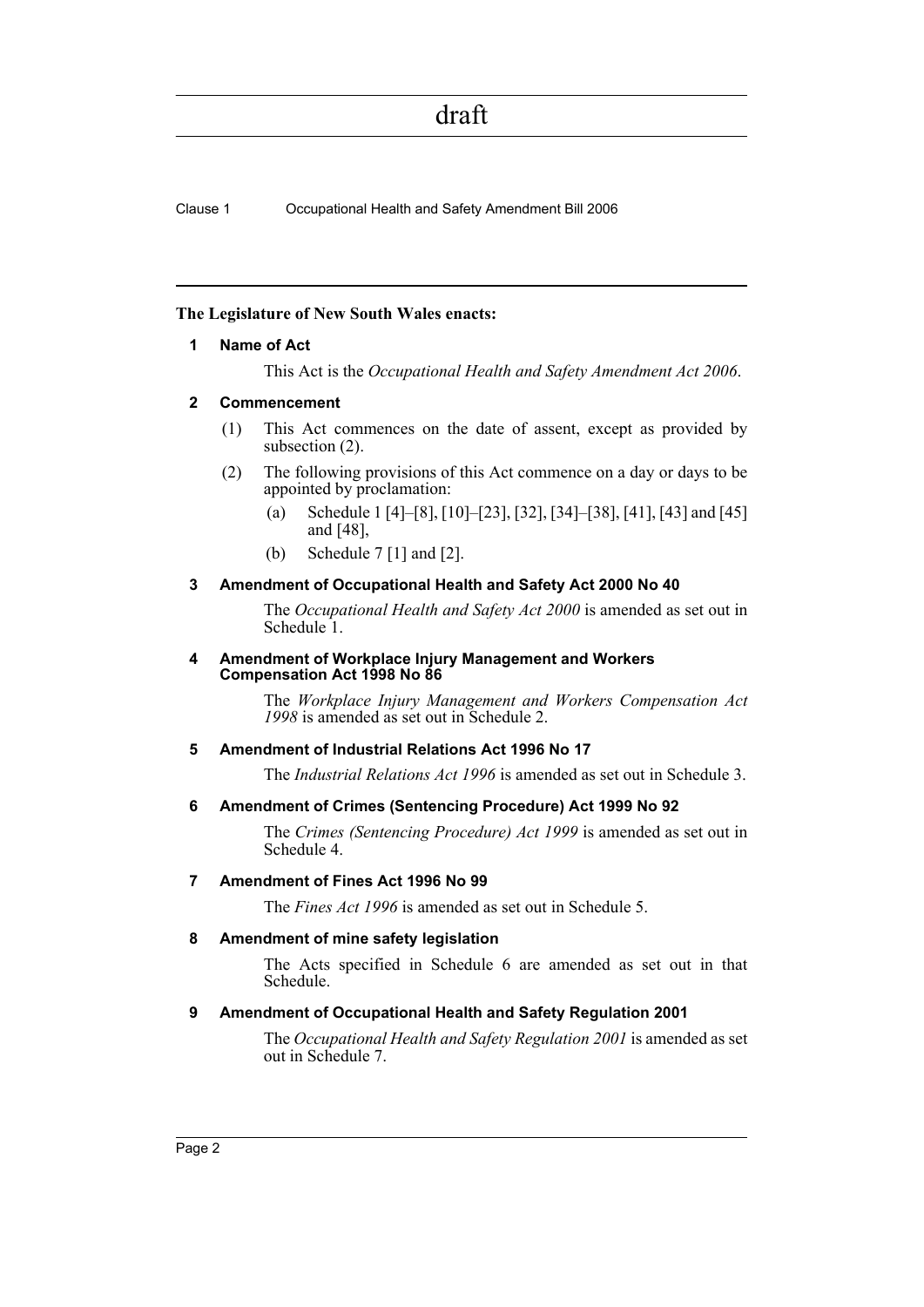Occupational Health and Safety Amendment Bill 2006 Clause 10

#### <span id="page-4-0"></span>**10 Repeal of Act**

- (1) This Act is repealed on the day following the day on which all of the provisions of this Act have commenced.
- (2) The repeal of this Act does not, because of the operation of section 30 of the *Interpretation Act 1987*, affect any amendment made by this Act.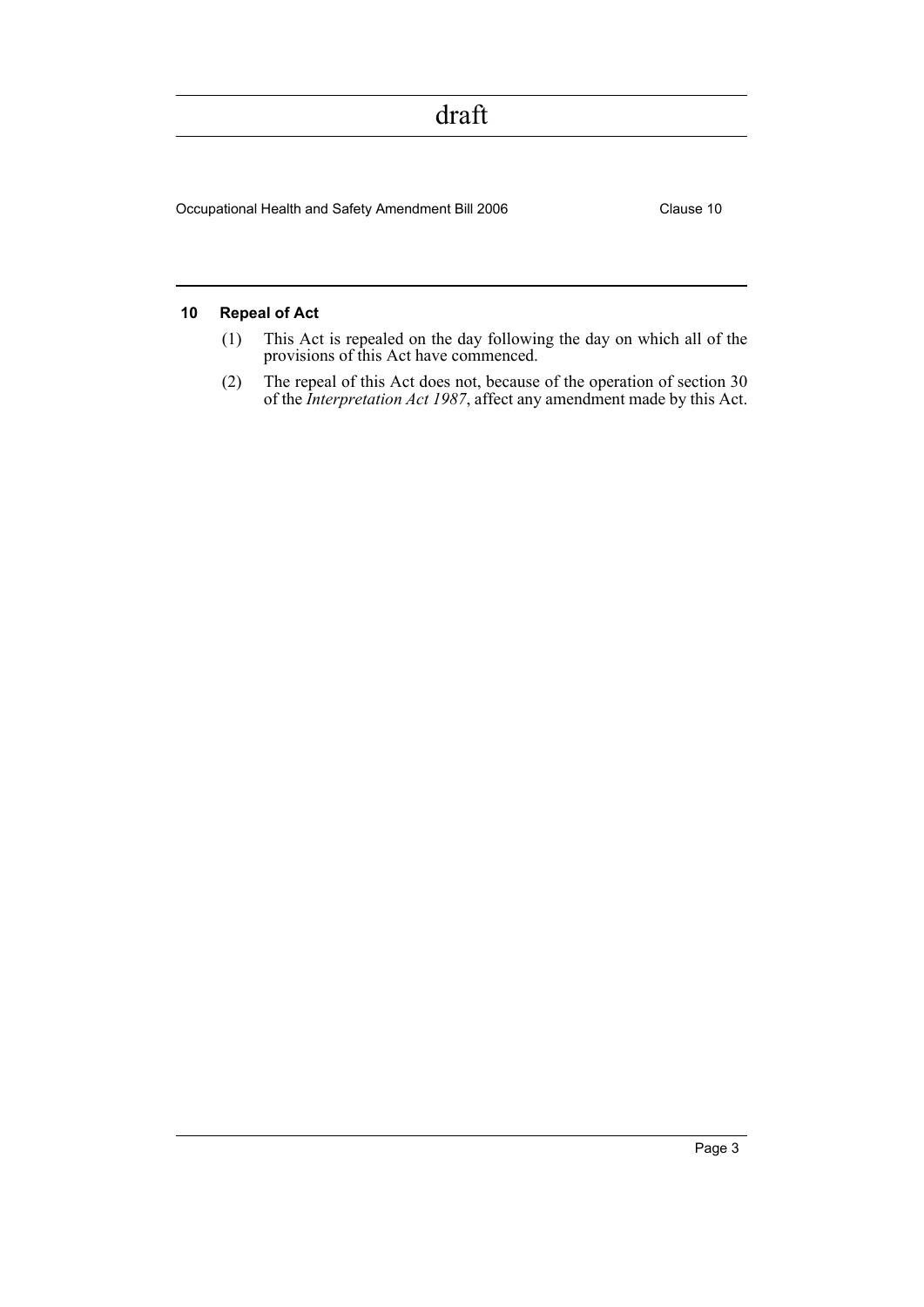Occupational Health and Safety Amendment Bill 2006

Schedule 1 Amendment of Occupational Health and Safety Act 2000

### <span id="page-5-0"></span>**Schedule 1 Amendment of Occupational Health and Safety Act 2000**

(Section 3)

#### **[1] Section 3 Objects**

Insert after section 3 (b):

(b1) to encourage employers, employees and others with occupational health and safety duties to take an active role to protect themselves and other people at a place of work against risks to health or safety at the place of work,

#### **[2] Section 3 (e)**

Omit section 3 (e). Insert instead:

- (e) to ensure that risks to health and safety at a place of work are identified, assessed and:
	- (i) eliminated, or
	- (ii) if that is not reasonably practicable, reduced to the lowest level that is reasonably practicable,

#### **[3] Section 3, Note**

Insert at the end of the section:

**Note.** See sections 22 and 23 of the *Workplace Injury Management and Workers Compensation Act 1998* for the role and functions of WorkCover in securing the objectives of this Act.

#### **[4] Section 7A**

Insert before section 8:

#### **7A The concept of ensuring health and safety**

- (1) A duty imposed on a person by this Division (or by any other provision of or made under this Act) to ensure, so far as is reasonably practicable, health and safety requires the person:
	- (a) to eliminate risks to health and safety so far as is reasonably practicable, and
	- (b) if it is not reasonably practicable to eliminate risks to health and safety, to reduce the risks to the lowest level reasonably practicable.
- (2) For the purposes of this Division (or of any such other provision), regard must be had to the following matters in determining what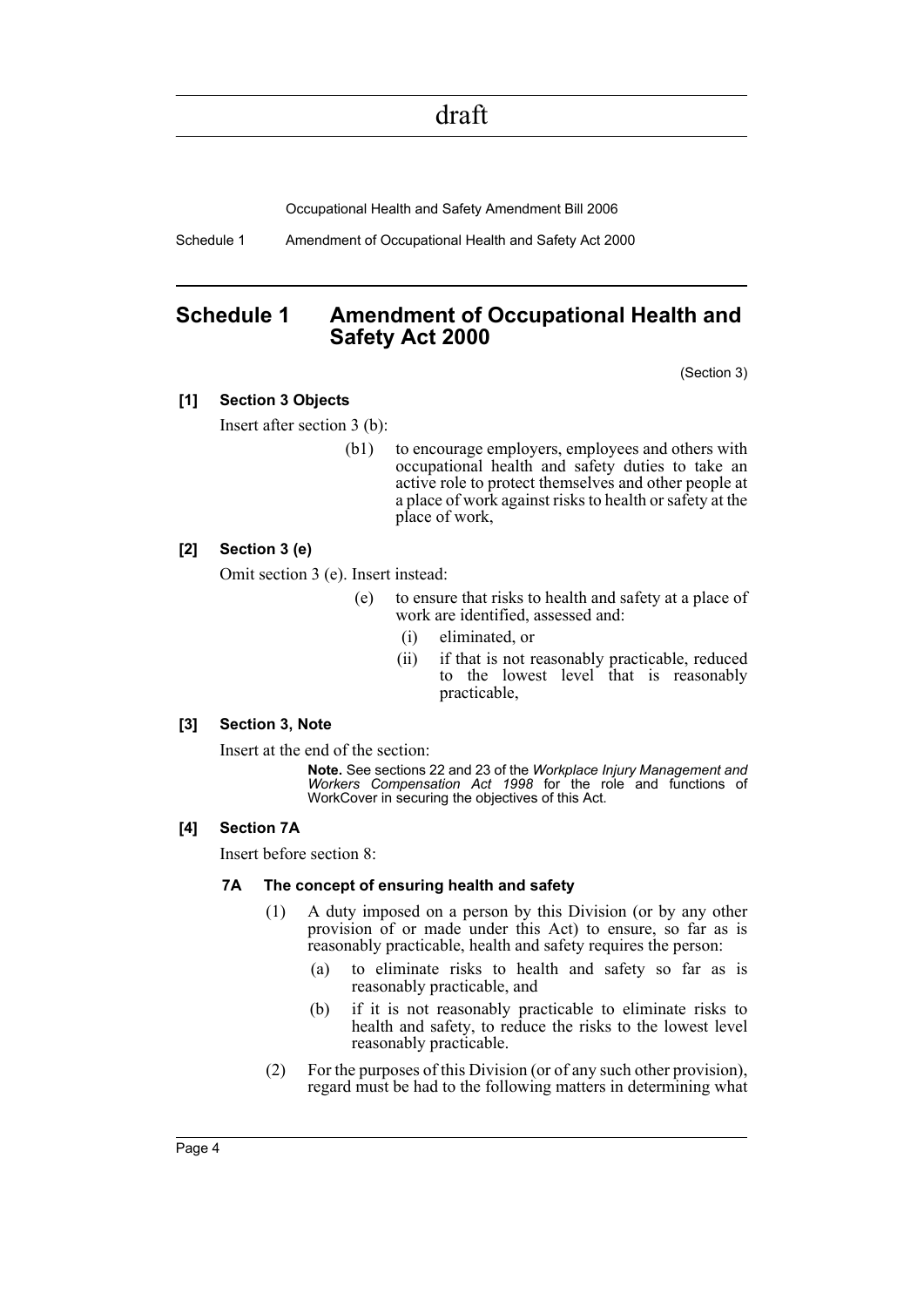Occupational Health and Safety Amendment Bill 2006

Amendment of Occupational Health and Safety Act 2000 Schedule 1

is (or was at a particular time) reasonably practicable in relation to ensuring health and safety:

- (a) what the person concerned knows, or ought reasonably to know, about the hazards giving rise to the risk concerned,
- (b) the likelihood of the risk eventuating,
- (c) the degree of harm that would result if the risk eventuated,
- (d) what the person concerned knows, or ought reasonably to know, about any ways of eliminating or reducing the risk,
- (e) the availability and suitability of ways to eliminate or reduce the risk,
- (f) the cost of eliminating or reducing the risk.
- (3) This section is enacted for the avoidance of doubt.

#### **[5] Section 8 Duties of employers**

Insert ", so far as is reasonably practicable," after "must" wherever occurring in section  $8(1)$  and  $(2)$ .

#### **[6] Section 8, note**

Omit paragraph (a) and (b). Insert instead "".

Omit the note. Insert instead:

**Note.** See section 12 for the penalty for an offence against this section and other provisions of this Division. Division 4 makes ancillary provision with respect to those offences, including section 26 (liability of officers of corporations). See also Division 2 for duty of employer to consult employees.

#### **[7] Section 9 Duties of self-employed persons**

Insert ", so far as is reasonably practicable," after "must".

#### **[8] Section 10 Duties of controllers of work premises, plant or substances**

Insert ", so far as is reasonably practicable," after "must" wherever occurring in section  $10(1)$  and  $(2)$ .

#### **[9] Section 10 (3) (b)**

Insert "or dwellings (including common property that no resident has an exclusive right to occupy)" after "private dwelling" in section 10 (3) (b).

#### **[10] Section 11 Duties of designers, manufacturers and suppliers of plant and substances for use at work**

Insert ", so far as is reasonably practicable" after "must" in section 11 (1).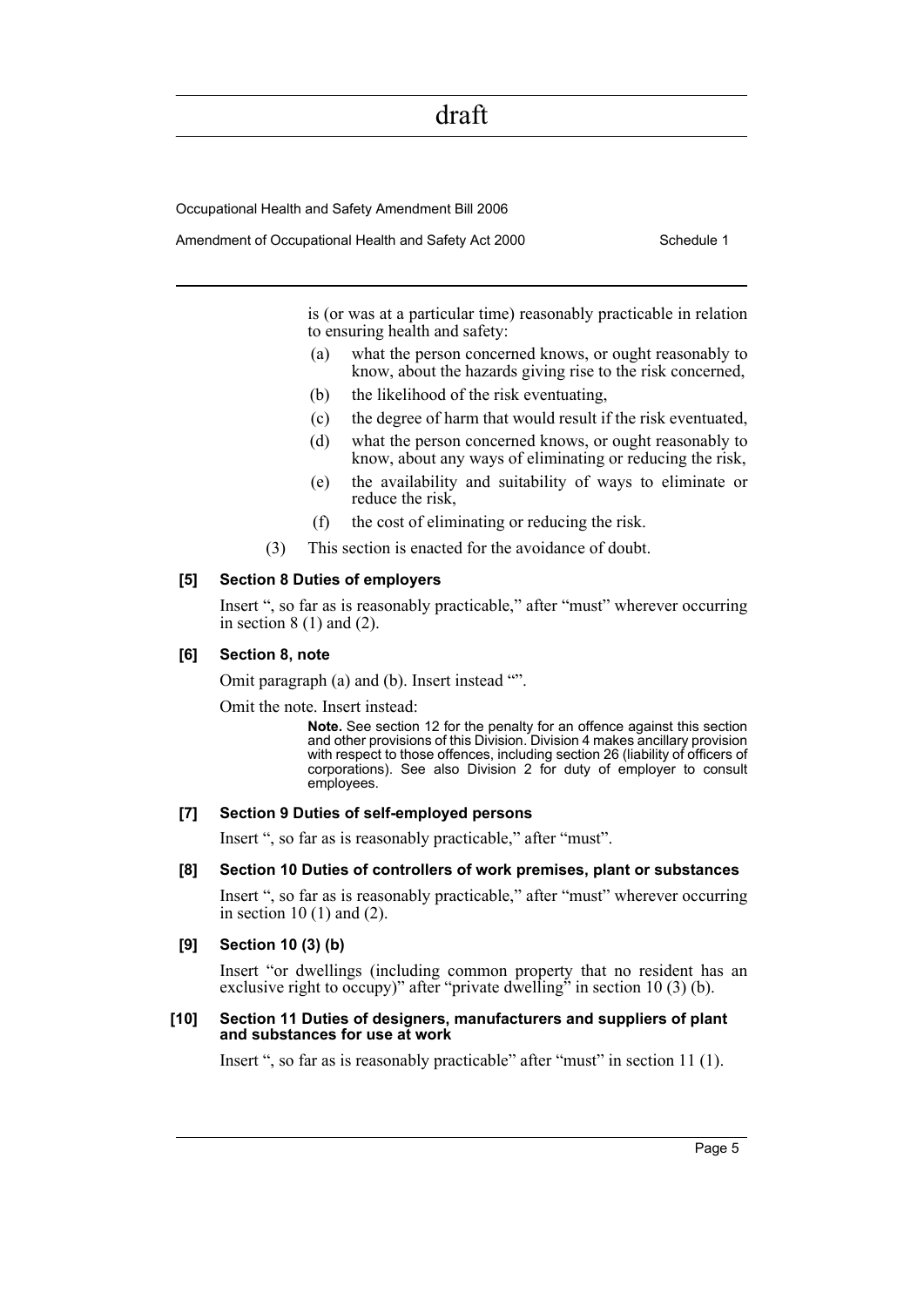Occupational Health and Safety Amendment Bill 2006

Schedule 1 Amendment of Occupational Health and Safety Act 2000

#### **[11] Section 15 When consultation required**

Insert at the end of the section:

(2) This Division requires consultation in a particular case only so far as it is reasonably practicable in the circumstances of that case.

#### **[12] Section 17A**

Insert after section 17:

#### **17A Determination by inspector of unresolved matters concerning consultation arrangements**

- (1) This section applies to negotiations between employers and employees (or persons acting on their behalf) with respect to consultation arrangements under sections 16 and 17.
- (2) Any of the parties to the negotiations may, if agreement is not reached within a reasonable time, ask Workcover to arrange for an inspector to determine any matter concerning consultation arrangements that is unresolved.
- (3) An inspector who determines an unresolved matter must give written notice of the determination to the parties and the parties must give effect to the determination.
- (4) The negotiations to which this section applies and any determinations of unresolved matters by an inspector are to have regard to the diversity of the employees and their work (including any particular matters prescribed by the regulations) so as to ensure that the consultation arrangements provide effective representation for relevant workgroups.

This subsection does not require the establishment of separate workgroups for different categories of employees, places of work or other matters referred to in the regulations.

**Note.** See clause 23 of the *Occupational Health and Safety Regulation 2001* for particulars required to be taken into account under this subsection.

(5) A determination of an inspector under this section is subject to review by WorkCover and appeal to an Industrial Magistrate, and for that purpose sections 96 and 97 apply in respect of any such determination as if it were the issue of a notice under Part 6.

#### **[13] Section 18 Functions of OHS committees and OHS representatives**

Insert "See Part 6A for issue of safety recommendation notices by approved OHS representatives." at the beginning of the Note to that section.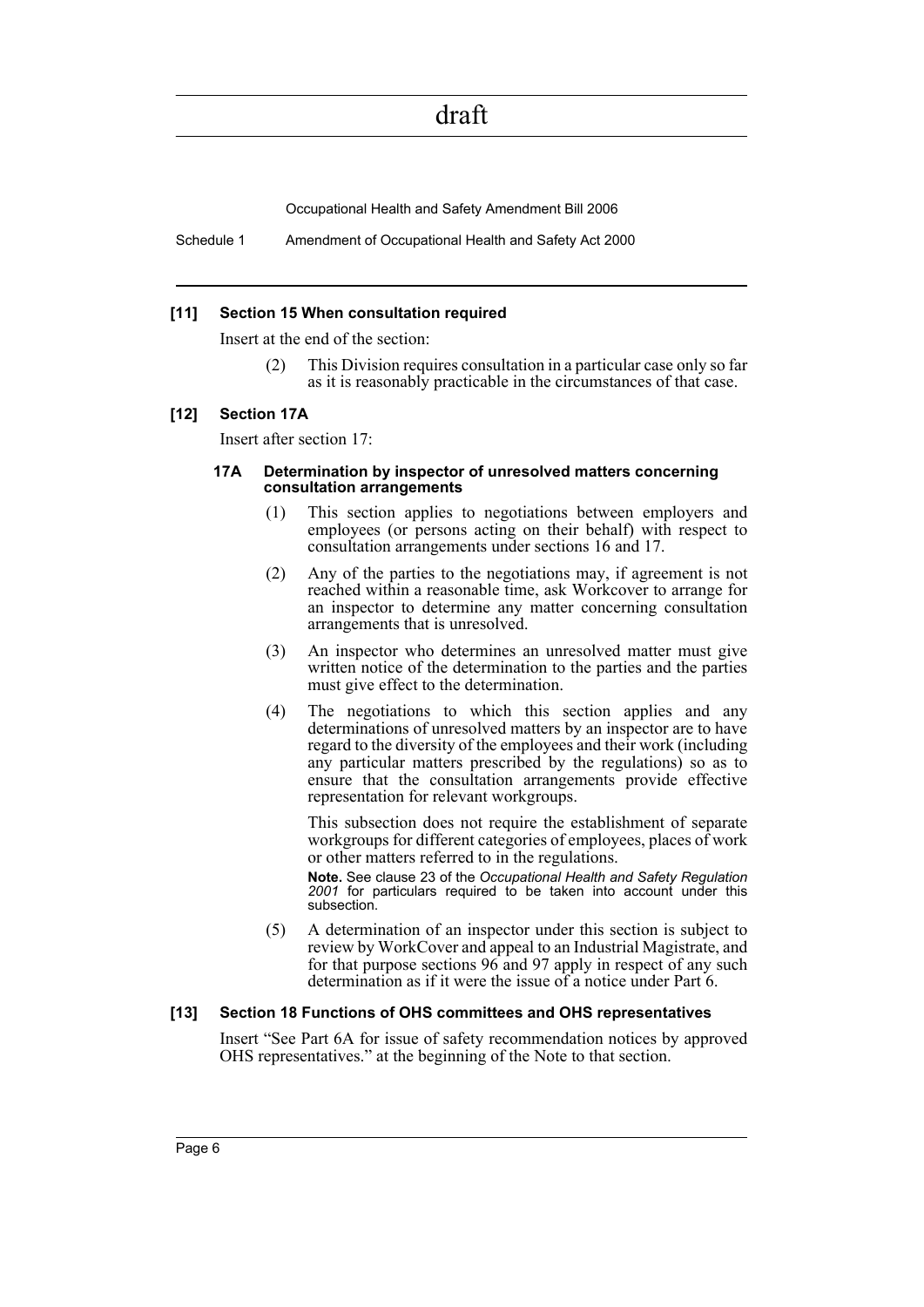Occupational Health and Safety Amendment Bill 2006

Amendment of Occupational Health and Safety Act 2000 Schedule 1

#### **[14] Section 20 Duties of employees**

Insert after section 20 (2) (and before the penalty provision for the section):

- An employee must, while at work, take reasonable care for his or her own health and safety.
- (4) In determining, for the purposes of this section, whether an employee failed to take reasonable care, regard must be had to what the employee knew about the relevant circumstances.

#### **[15] Section 20 (2)**

Insert "reasonably" before "necessary".

#### **[16] Section 21 Person not to interfere with or misuse things provided for health, safety and welfare**

Insert "and without reasonable excuse" after "recklessly".

#### **[17] Section 23 Unlawful dismissal or other victimisation of employee**

Insert "section 23A of this Act and" after "See" in the Note to the section.

**[18] Section 23 (1) (c)**

Insert "or Part 6A" after "Division 2".

#### **[19] Section 23A**

Insert after section 23:

#### **23A Application for reinstatement of employee unlawfully dismissed under section 23**

(1) In this section:

*reinstatement* includes re-employment.

*unlawful dismissal* means the dismissal of an employee in contravention of section 23.

- (2) An employee who has been unlawfully dismissed may, within 21 days after the dismissal, apply to the Industrial Court of NSW for reinstatement. The Court may accept an application that is made out of time if it considers that there is a sufficient reason to do so.
- (3) An industrial organisation of employees may make such an application on behalf of the employee.
- (4) The Industrial Court of NSW may, on such an application, order the employer to reinstate the employee in accordance with the terms of the order.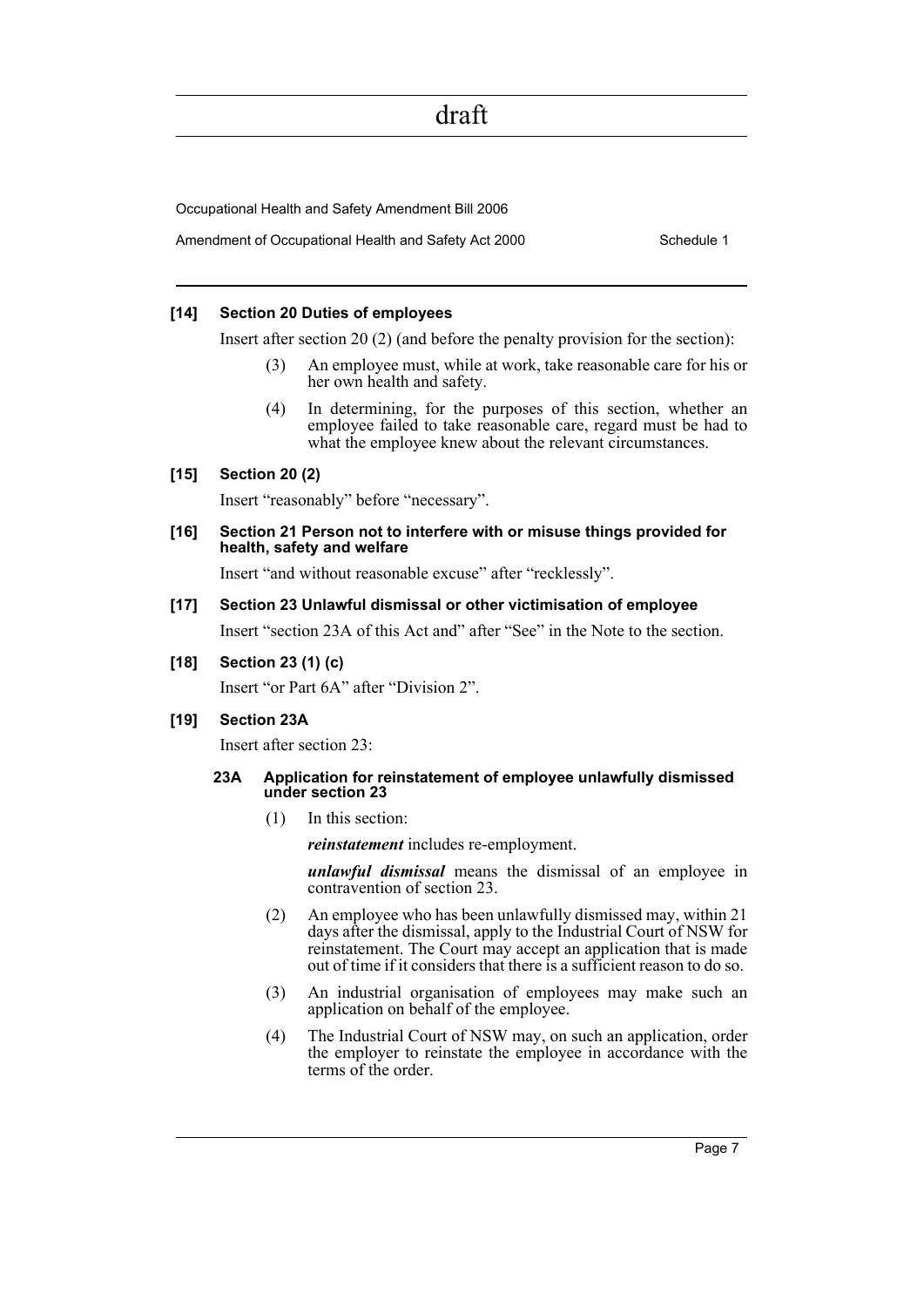Occupational Health and Safety Amendment Bill 2006

Schedule 1 Amendment of Occupational Health and Safety Act 2000

- (5) If the Industrial Court of NSW is satisfied that the applicant was unlawfully dismissed:
	- (a) the Court is to order the employee to be reinstated in his or her former employment or in any other employment that is no less advantageous to the employee, except as provided by paragraph (b), or
	- (b) if the employer satisfies the Court that it would be impracticable to reinstate the employee—the Court may order the employer to pay to the employee an amount of compensation determined by the Court to be appropriate in the circumstances (but not exceeding the amount of remuneration the employee would have received but for the dismissal in the period of 6 months following the dismissal).
- (6) If the Industrial Court of NSW orders reinstatement under this section, it may order that the period of employment of the applicant with the employer is taken not to have been broken by the dismissal.
- (7) An application under this section may be made regardless of whether the employer has been convicted of an offence against section 23.
- (8) The Industrial Court of NSW must not make an order on an application under this section if:
	- (a) another Act or a statutory instrument provides for redress to the employee in relation to the dismissal, and
	- (b) the employee has commenced proceedings under the other Act or instrument or has not lodged a written undertaking not to proceed under the other Act or instrument.
- (9) In any proceedings under this section, if an employee establishes that a matter referred to in section 23  $(1)$   $(a)$ ,  $(b)$  or  $(c)$  occurred or existed before the employee's dismissal, it is presumed that the employee was dismissed because of that matter. That presumption is rebutted if the employer satisfies the Industrial Court of NSW that the matter was not a substantial and operative cause of the dismissal.

**Note.** Appeals against a decision of the Industrial Court of NSW under this section are dealt with under Part 7 of Chapter 4 of the *Industrial Relations Act 1996*.

#### **[20] Section 26**

Omit the section. Insert instead: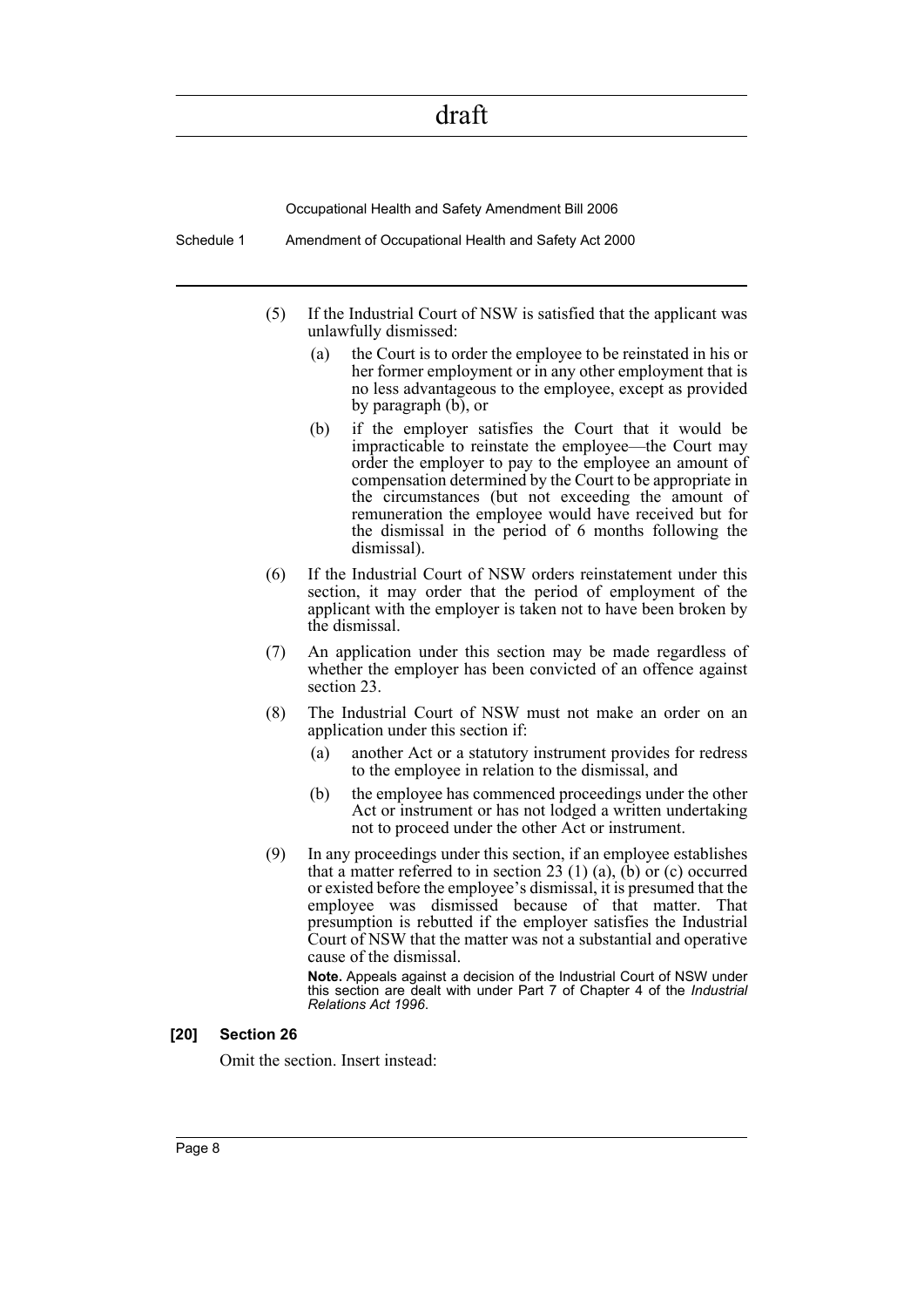Occupational Health and Safety Amendment Bill 2006

Amendment of Occupational Health and Safety Act 2000 Schedule 1

#### **26 Liability of officers of corporations**

- $(1)$  If:
	- (a) a corporation contravenes a provision of this Act or the regulations, and
	- (b) a contravention of the provision is an offence, and
	- (c) the contravention by the corporation is attributable to an officer of the corporation failing to take reasonable care,

the officer is guilty of an offence.

Maximum penalty: the same maximum penalty that is applicable to contraventions of the provision by individuals.

- (2) In determining whether a contravention by a corporation is attributable to an officer of the corporation failing to take reasonable care, regard must be had to the following:
	- (a) what the officer knew about the matter concerned,
	- (b) the extent of the officer's ability to make, or participate in the making of, decisions that affect the corporation in relation to the matter concerned,
	- (c) whether the contravention by the corporation is also attributable to an act or omission of any other person,
	- (d) any other relevant matter.
- (3) An officer of a corporation who is a volunteer is not liable to be prosecuted under this section for anything done or omitted to be done by the officer as a volunteer.
- (4) An officer of a corporation may be proceeded against and convicted of an offence under subsection (1) whether or not the corporation has been proceeded against or has been convicted of an offence in relation to the contravention.
- (5) Nothing in this section affects any liability imposed on a corporation for a contravention of the provision concerned.
- (6) In this section:

*contravene* means contravene by act or omission.

*corporation* means any body corporate (including a body corporate representing the Crown).

*officer* of a corporation has the same meaning as it has in section 9 of the *Corporations Act 2001* of the Commonwealth. For that purpose, section 9 applies as if a reference to a corporation were a reference to a corporation within the meaning of this section.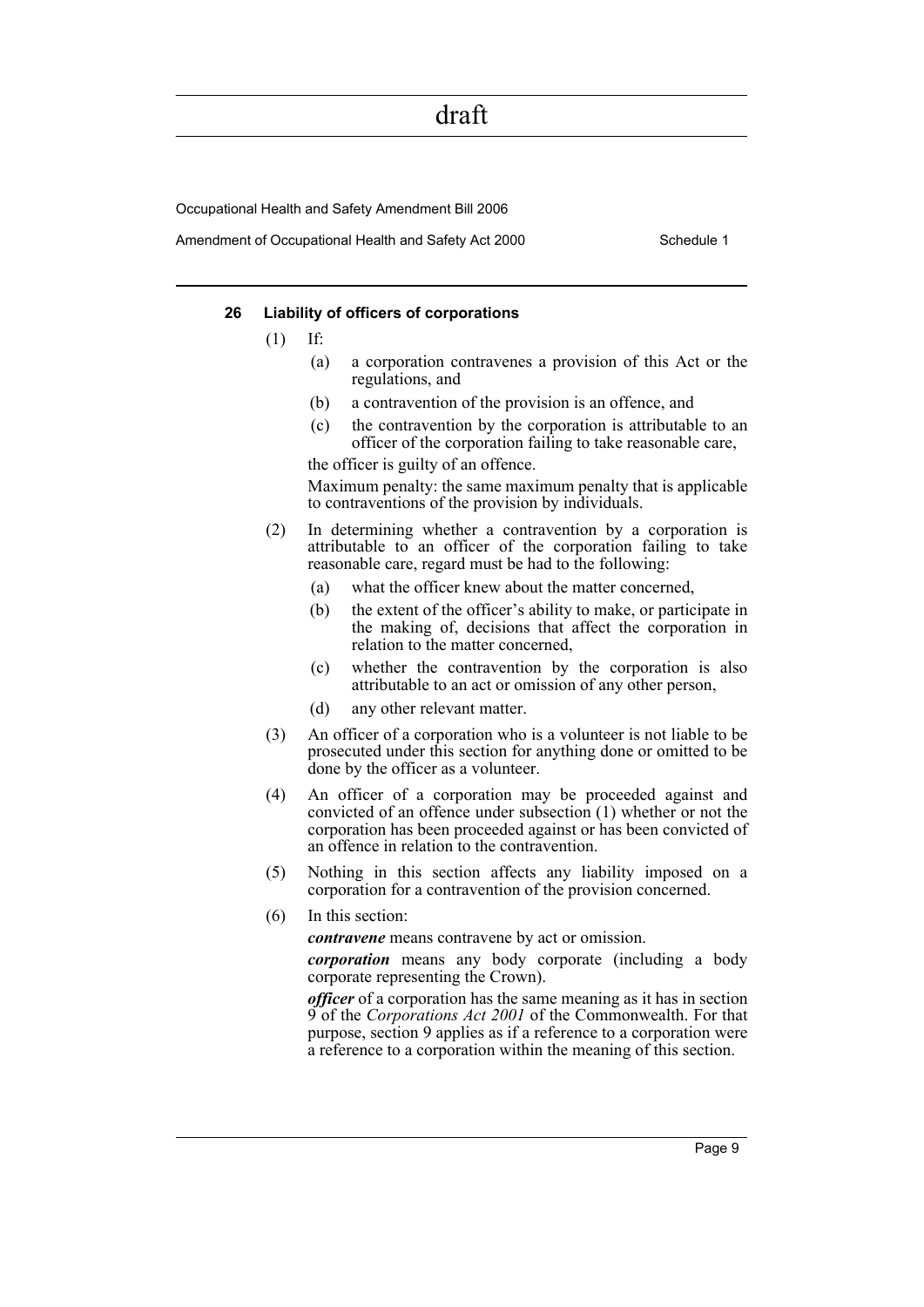Occupational Health and Safety Amendment Bill 2006

Schedule 1 Amendment of Occupational Health and Safety Act 2000

*volunteer* means a person who is acting on a voluntary basis, regardless of whether the person receives out-of-pocket expenses.

#### **[21] Section 27A**

Insert after section 27:

#### **27A Clothing outworkers—applied duties**

- (1) This section applies for the purposes of:
	- (a) section 8 (Duties of employers), and
	- (b) Part 2, Division 2 (Duty to consult), and
	- (c) section 20 (Duties of employees) and section 23 (Unlawful dismissal or other victimisation of employee), and
	- (d) any other provision of this Act prescribed by the regulations.
- (2) If the regulations so require:
	- (a) a reference to an employee includes a reference to a clothing outworker engaged by an employer and any employees of the outworker, and
	- (b) the duties of an employer extend to a clothing outworker engaged by the employer, and any employees of the outworker, but only in relation to matters over which the employer has control or would have control if not for any agreement purporting to limit or remove that control.
- (3) A provision of this Act that applies in relation to a clothing outworker or employer because of this section applies with such modifications as are prescribed by the regulations.
- (4) In this section:

*clothing outworker* means a person described in clause 1 (f) of Schedule 1 to the *Industrial Relations Act 1996* as an employee. *employer* means a person described in clause 1 (f) of Schedule 1 to the *Industrial Relations Act 1996* as an employer.

#### **[22] Section 28 Defence**

Omit the section.

#### **[23] Section 32A Reckless conduct causing death at workplace by person with OHS duties**

Omit section 32A (6). Insert instead: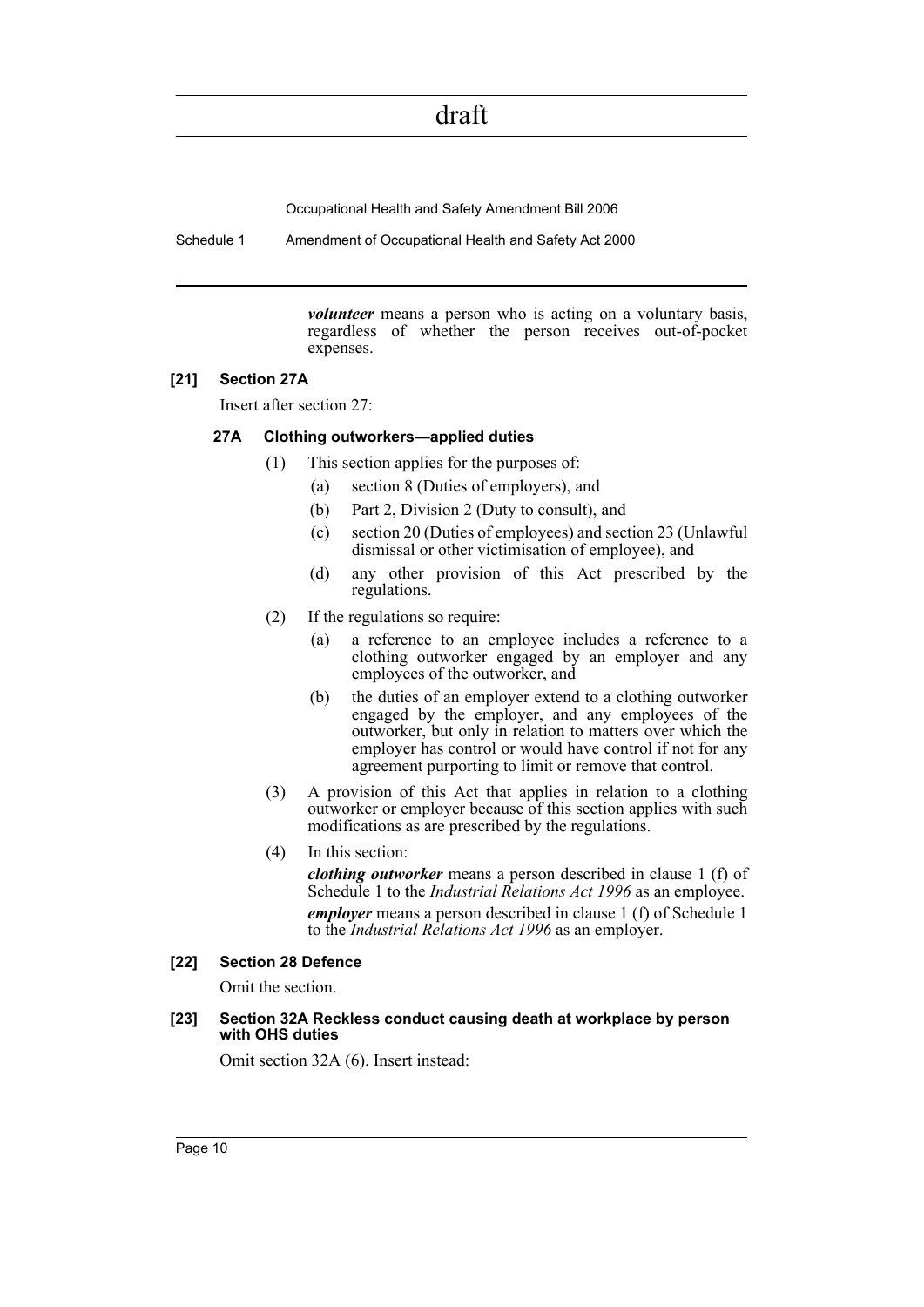Occupational Health and Safety Amendment Bill 2006

Amendment of Occupational Health and Safety Act 2000 Schedule 1

(6) Section 26 does not apply to an offence against this section. However, this does not prevent an officer of a corporation from being prosecuted under this section for an offence committed by the officer.

#### **[24] Section 32B Prosecution for offences under this Part**

Omit "by an inspector" from section 32B (2). Insert instead "by WorkCover".

**[25] Section 32B (4)**

Omit the subsection.

#### **[26] Part 4, heading**

Omit the heading. Insert instead:

### **Part 4 Industry codes of practice, guidelines and compliance advice**

#### **Division 1 Industry codes of practice**

**[27] Section 40 Purpose of industry codes of practice**

Insert "in particular industries" after "employers and others".

#### **[28] Section 45 Amendment or revocation of codes**

Omit "Part". Insert instead "Division".

#### **[29] Part 4, Divisions 2 and 3**

Insert after section 46:

### **Division 2 Guidelines**

#### **46A Purpose of guidelines**

The purpose of a guideline is to provide practical guidance to employers and others who have duties under this Act or the regulations about complying with those duties.

#### **46B Guidelines**

- (1) WorkCover may, in accordance with this Division, make guidelines on the way in which:
	- (a) a provision of this Act or the regulations would, in WorkCover's opinion, apply to a class of persons or to a set of circumstances, or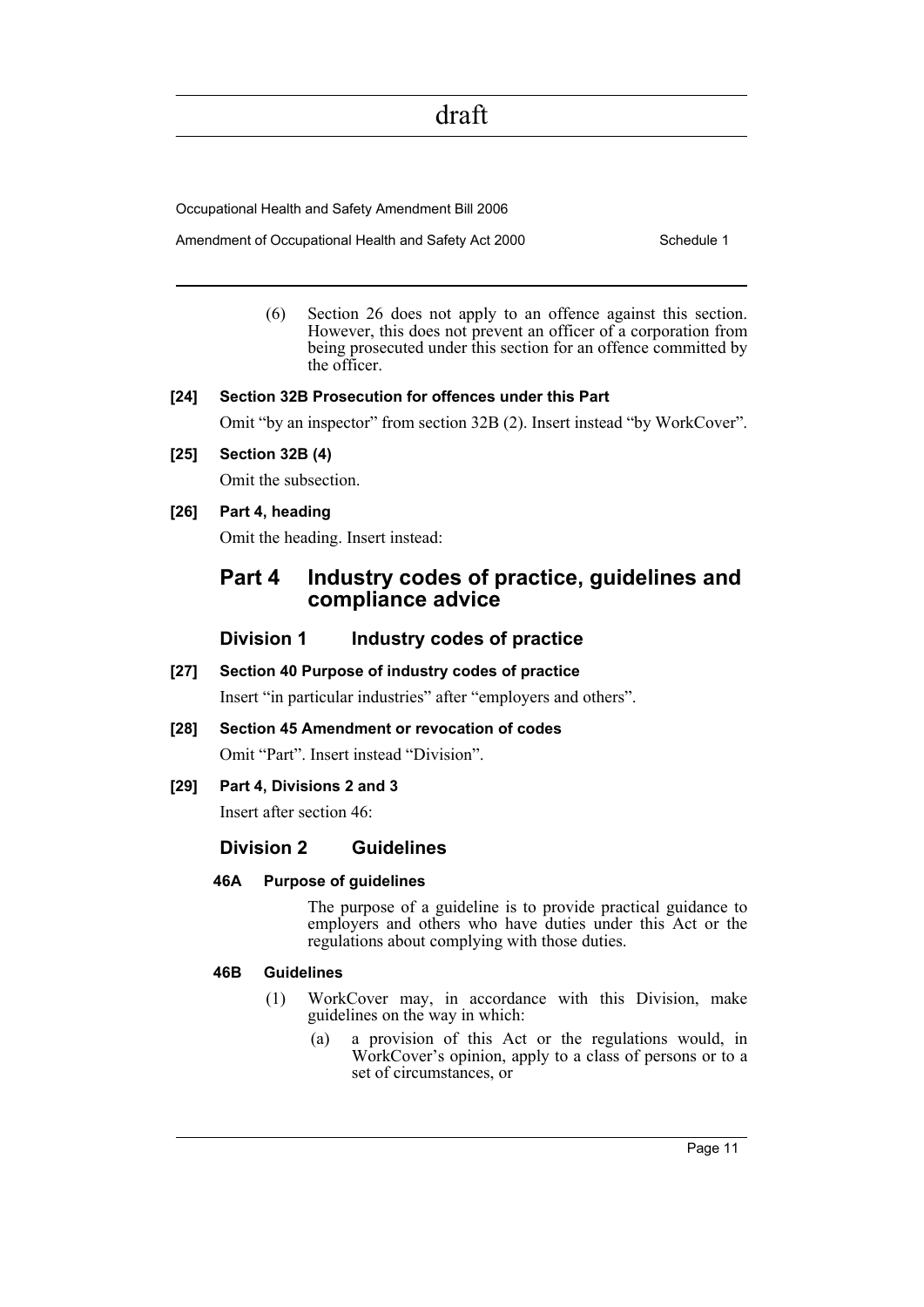Occupational Health and Safety Amendment Bill 2006

Schedule 1 Amendment of Occupational Health and Safety Act 2000

- (b) a discretion of WorkCover under a provision of this Act or the regulations would be exercised.
- (2) If WorkCover proposes to make guidelines, it must:
	- (a) publish notice of the proposed guidelines in the Gazette and on WorkCover's internet website, and
	- (b) include in the notice a statement that written submissions or comments on the proposed guidelines may be made to WorkCover by a specified date, and
	- (c) provide a copy of the notice to the Workers Compensation and Workplace Occupational Health and Safety Council (or the Mine Safety Advisory Council if in connection with the application of this section to a mine), and
	- (d) give a copy of the proposed guidelines to each person who requests it before that specified date.
- (3) After considering any submissions and comments received by WorkCover by the specified date, WorkCover may make the guidelines (with or without modifications) by causing them to be published in the Gazette as guidelines under this Division.

#### **46C Amendment or revocation of guidelines**

Guidelines made under this Division may be amended or revoked by publishing notice of the amendment or revocation, providing copies of the notice and considering any comments or submissions with respect to the notice in accordance with the procedures in section 46B for the making guidelines.

#### **46D Use of guidelines and liability**

- (1) Guidelines made by Workcover are not admissible in evidence in any proceedings for an offence against this Act or the regulations.
- (2) Guidelines made by Workcover do not give rise to:
	- (a) any liability of, or other claim against, WorkCover, or
	- (b) any right, expectation, duty or obligation that would not otherwise be conferred or imposed on a person, or
	- (c) any defence that would not otherwise be available to that person.

#### **Division 3 Compliance advice**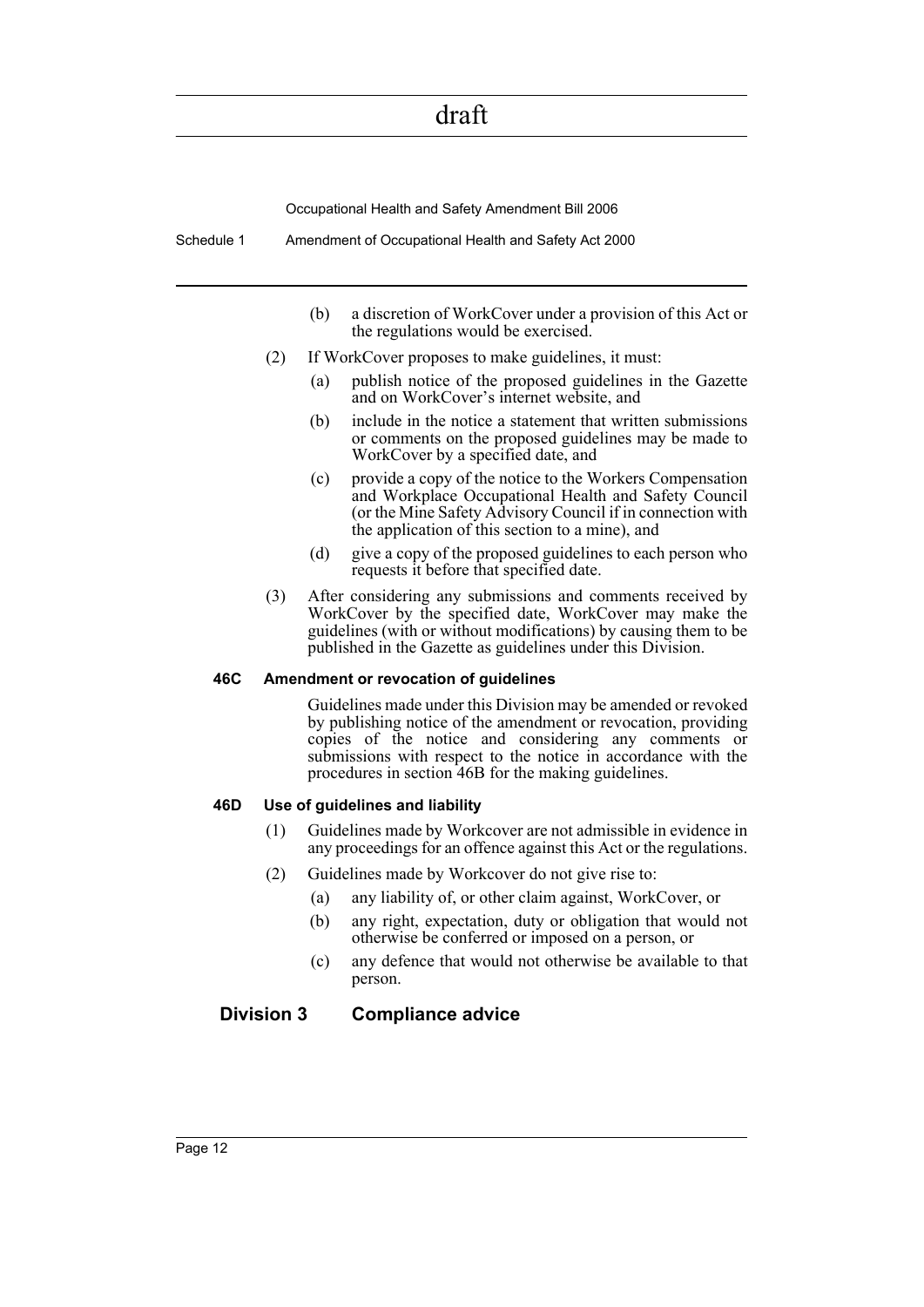Occupational Health and Safety Amendment Bill 2006

Amendment of Occupational Health and Safety Act 2000 Schedule 1

#### **46E Purpose of compliance advice**

The purpose of compliance advice is to provide practical guidance to specific employers and others who have duties under this Act or the regulations about complying with those duties.

#### **46F Compliance advice**

- (1) WorkCover may give advice to a person who has a duty under this Act or the regulations about complying with that duty.
- (2) WorkCover's power under this section to give compliance advice may also be exercised by an inspector or, if WorkCover authorises any other person to exercise the power, that other person.
- (3) If compliance advice is given to a person under this section in written form, a copy of the advice must also be given to an OHS committee or OHS representative representing employees affected by the advice.

#### **46G Use of compliance advice and liability**

- (1) Compliance advice given by Workcover is not admissible in evidence in any proceedings for an offence against this Act or the regulations.
- (2) Compliance advice given by Workcover does not give rise to:
	- (a) any liability of, or other claim against, WorkCover, or
	- (b) any right, expectation, duty or obligation that would not otherwise be conferred or imposed on a person, or
	- (c) any defence that would not otherwise be available to that person.
- (3) An inspector, or any other person exercising WorkCover's power to give compliance advice, is not liable for any thing done or omitted to be done in good faith.

#### **[30] Section 62 Power of inspectors to obtain information, documents and evidence**

Insert "(by answering questions or otherwise furnishing information)" after "evidence" in section  $62$  (1) (c).

#### **[31] Section 62 (2A)**

Insert after section 62 (2):

(2A) An inspector may record oral evidence given by a person under this section (by means of an audio, video or other recording). The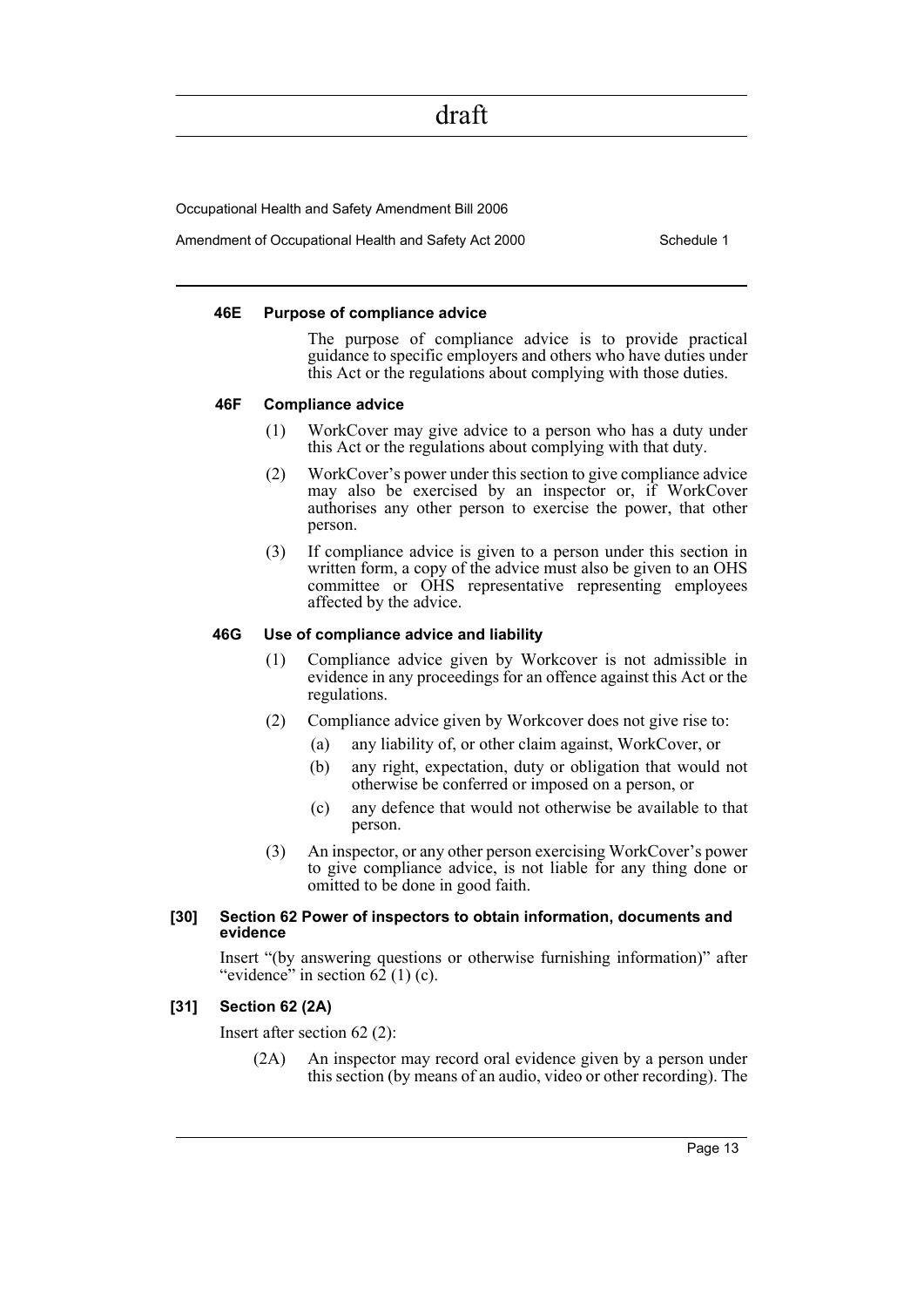Occupational Health and Safety Amendment Bill 2006

Schedule 1 Amendment of Occupational Health and Safety Act 2000

consent of the person to the recording is not required if the person is informed beforehand that the evidence will be recorded.

#### **[32] Section 71 Powers supporting taking of things**

Insert ", without reasonable excuse," after "must not" in section 71 (3).

#### **[33] Section 75A**

Insert after section 75:

#### **75A Service of notices**

Section 101 applies to the service of notices under this Division.

#### **[34] Part 5, Division 3**

Omit the heading to the Division. Insert instead:

#### **Division 3 Entry and inspection powers of authorised employees' representatives—suspected breach**

#### **[35] Section 77 Powers of entry of places of work**

Insert at the end of the section:

(2) Any dispute about the entitlement of an authorised representative to enter any premises under this section may, if WorkCover is unable to resolve the dispute, be referred to the Industrial Relations Commission by any party to the dispute. The Commission may make such order as it considers appropriate for the resolution of the dispute in accordance the rights and obligations of the parties under this section.

**Note.** See section 136 for offence if person obstructs, hinders or impedes lawful entry.

#### **[36] Part 5, Division 3A**

Insert after section 85:

#### **Division 3A Entry powers of authorised employees' representatives—health and safety discussions**

#### **85A Definition**

In this Division:

*authorised representative* of an industrial organisation of employees, means an officer of that organisation (including any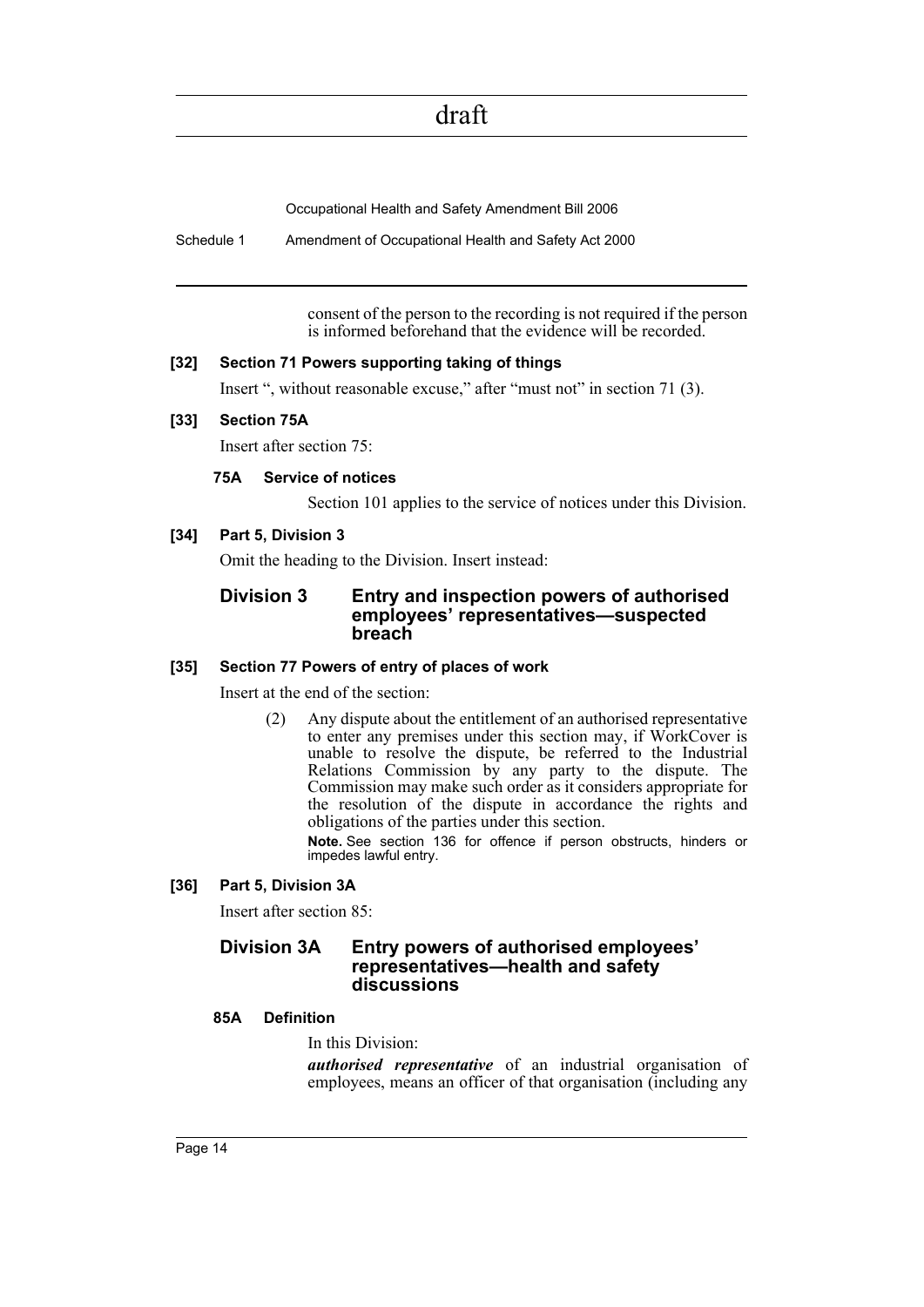Occupational Health and Safety Amendment Bill 2006

Amendment of Occupational Health and Safety Act 2000 Schedule 1

person who is concerned in, or takes part in, the management of that organisation) who is authorised under Part 7 of Chapter 5 of the *Industrial Relations Act 1996*.

#### **85B Powers of entry of places of work for discussing occupational health and safety**

- (1) An authorised representative of an industrial organisation of employees may enter any premises the representative has reason to believe is a place of work where members of that organisation (or persons who are eligible to be members of that organisation) work for the purpose of discussing matters relating to occupational health and safety.
- (2) After entering the place of work, the authorised representative may discuss matters relating to occupational health and safety at that place with any such member (or person) who wishes to take part in such a discussion.
- (3) Any such discussion may take place only when the member or person is on a work break (including a meal break).

#### **85C Notice of entry**

An authorised representative authorised to enter premises under this Division must give the occupier of the place of work written notice of the entry and the reasons for the entry at least 24 hours before entering the premises.

#### **85D Application of other provisions concerning entry powers**

Sections 79, 80, 82, 83 and 85 apply in respect of an entry to premises under this Division in the same way that those sections apply in respect of an entry to premises under Division 3.

**Note.** See section 136 for offence if person obstructs, hinders or impedes lawful entry.

#### **[37] Section 86 Notification of incidents**

Insert "(unless the occupier has a reasonable excuse for not doing so)" after "following incidents" in section 86 (1).

#### **[38] Section 90 Offence: failure to comply with investigation notice**

Insert "(unless the occupier has a reasonable excuse for not doing so)" after "must".

#### **[39] Section 91 Issue of improvement notices**

Insert after section 91 (4):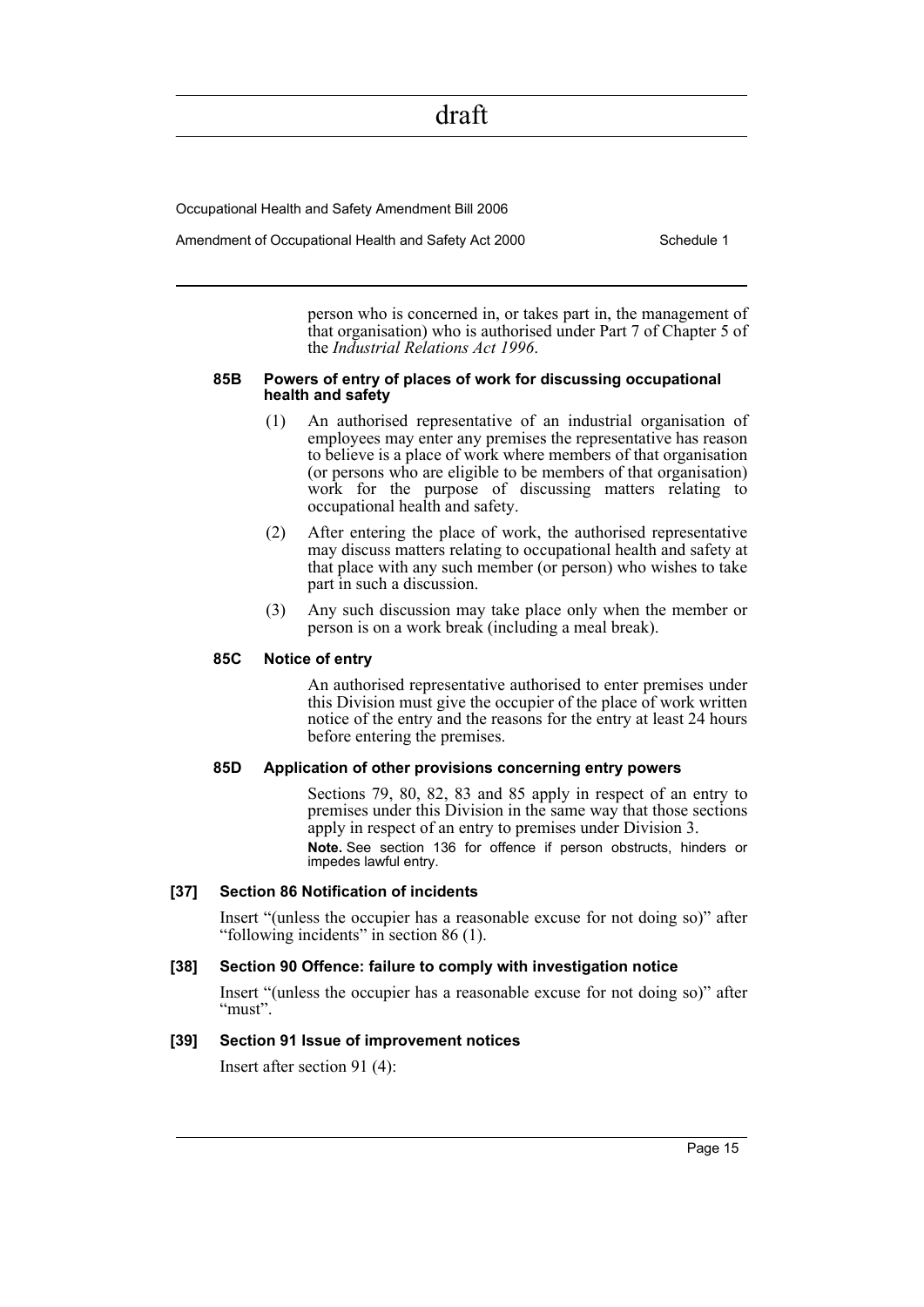Occupational Health and Safety Amendment Bill 2006

Schedule 1 Amendment of Occupational Health and Safety Act 2000

(5) An inspector who issues an improvement notice is to give a copy of the notice to the chairperson of an OHS committee or (if there is no committee) to an OHS representative representing employees affected by the notice. The notice may also be given to any other person representing the employees as the inspector considers appropriate.

#### **[40] Section 93 Issue of prohibition notices**

Insert after section 93 (2):

(3) An inspector who issues a prohibition notice is to give a copy of the notice to the chairperson of an OHS committee or (if there is no committee) to an OHS representative representing employees affected by the notice. The notice may also be given to any other person representing the employees as the inspector considers appropriate.

#### **[41] Section 102 Exhibition of notices**

Insert ", without reasonable excuse," after "must not" in section 102 (2).

**[42] Part 6, Division 5**

Insert after section 103:

#### **Division 5 Undertakings**

#### **103A WorkCover may accept undertakings**

- (1) WorkCover may accept a written undertaking given by a person to remedy a contravention or alleged contravention of this Act (except section 32A) or the regulations by the person or to take action to prevent any such further contravention by the person.
- (2) WorkCover may accept the undertaking by giving the person notice in writing of its acceptance of the undertaking. **Note.** Proceedings against the person for the contravention concerned is stayed if an undertaking given by the person is accepted - see section 103C.
- (3) The person who has given an undertaking may, at any time, vary the undertaking with the written acceptance of WorkCover.
- (4) WorkCover must lodge an undertaking (or variation) that it has accepted with the Registry of the Industrial Court of NSW within 7 days of that acceptance.
- (5) Information relating to undertakings that have been accepted by WorkCover is to be publicly accessible on WorkCover's website.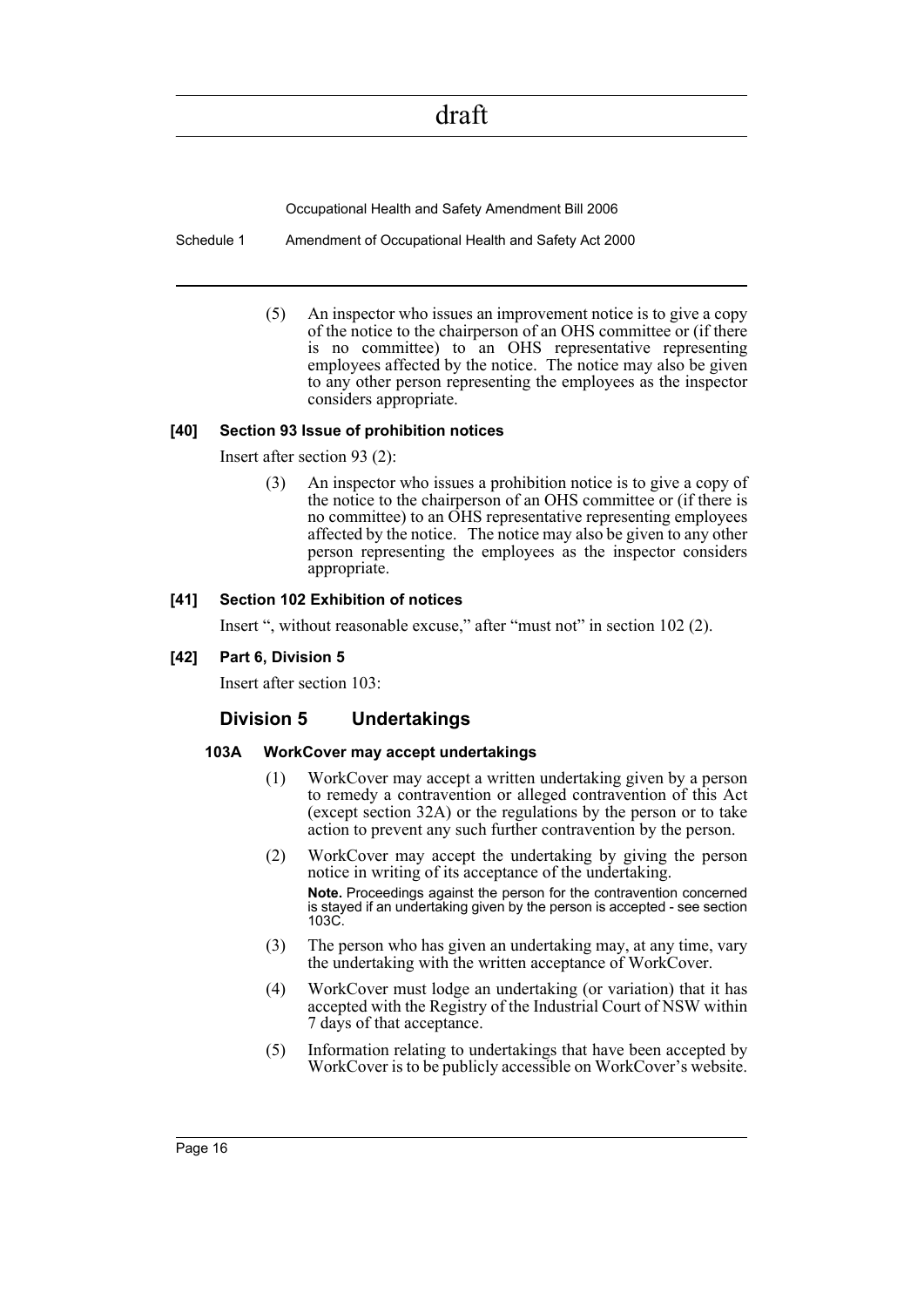Occupational Health and Safety Amendment Bill 2006

Amendment of Occupational Health and Safety Act 2000 Schedule 1

#### **103B Withdrawal of undertaking**

- (1) The person who has given an undertaking may, at any time, withdraw the undertaking with the written consent of WorkCover.
- (2) If WorkCover is satisfied that a person has contravened an undertaking given by the person, WorkCover may withdraw the undertaking by notice in writing to the person.

**Note.** The withdrawal of the undertaking enables proceedings to be taken against the person for the offence concerned. An alternative to withdrawal of the undertaking, is proceedings in the Industrial Court to enforce the undertaking under section 103D (1) and (2). Whether or not the undertaking is withdrawn, action may be taken in the Industrial Court to penalise the breach of the undertaking - section 103D (3).

#### **103C No proceedings for offence where undertaking in force**

- (1) Proceedings for an offence against this Act or the regulations cannot be instituted or continued against a person in respect of the contravention or alleged contravention to which an undertaking that has been accepted under section 103A relates, unless the undertaking has been duly withdrawn under section 103B.
- (2) A court before which any such proceedings are taken may, for the purposes of those proceedings, determine whether an undertaking relates to the proceedings and whether any such undertaking had been contravened and duly withdrawn by WorkCover.
- (3) The period within which any such proceedings may be taken following the withdrawal of an undertaking is extended by the period during with the undertaking remained in force.

#### **103D Enforcement of undertakings**

- (1) If an undertaking has been lodged with the Registry of the Industrial Court of NSW, Workcover may enforce the undertaking as if it were an order of that Court.
- (2) If the Industrial Court of NSW is satisfied that the person who gave the undertaking has contravened the undertaking, the Court may make any one or more of the following orders:
	- (a) an order that the person must comply with the undertaking or take specified action to comply with the undertaking,
	- (b) any other order the Court considers appropriate to remedy the contravention of the undertaking.
- (3) In addition, WorkCover may take proceedings in the Industrial Court of NSW for the contravention of the undertaking as if it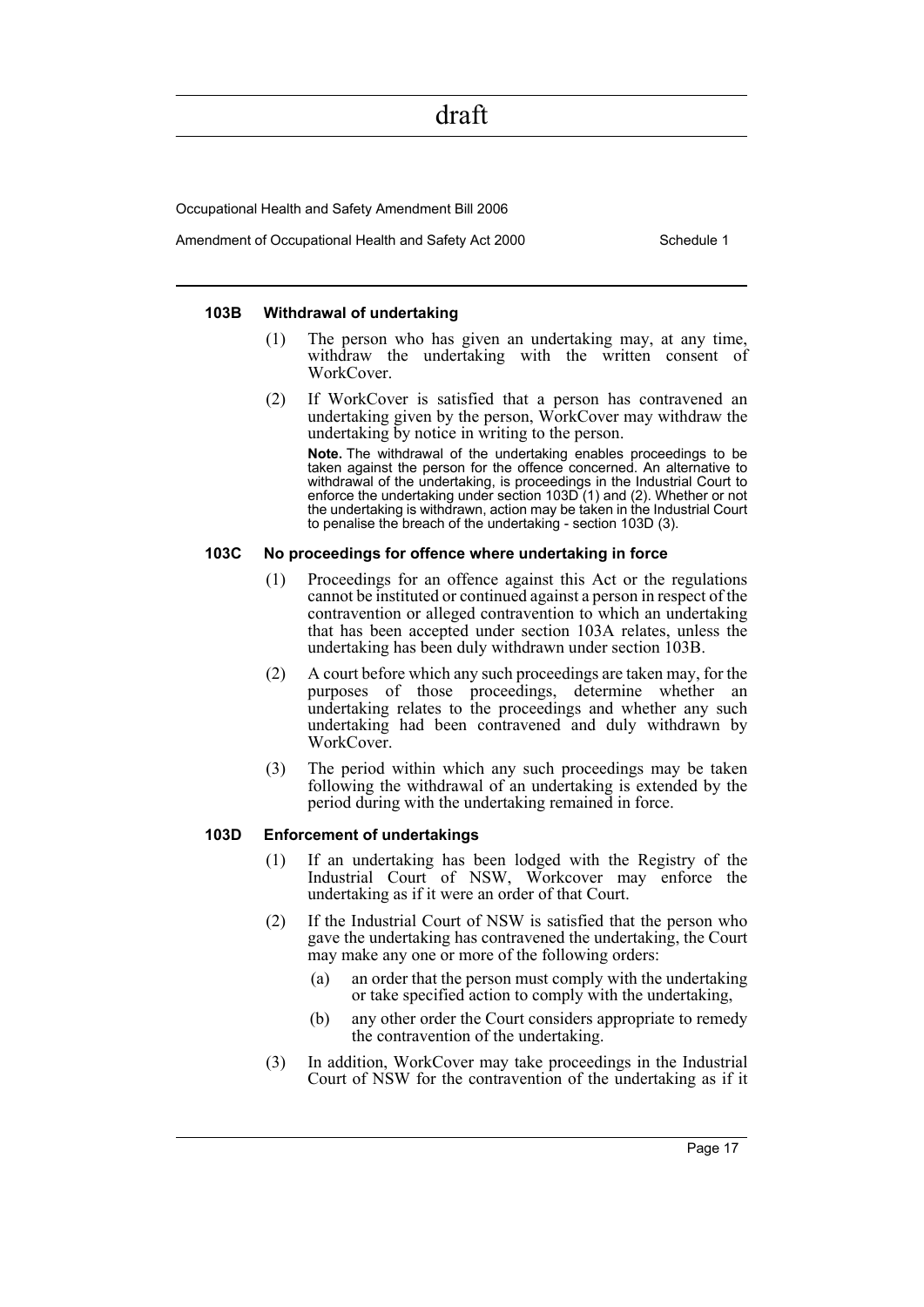Occupational Health and Safety Amendment Bill 2006

Schedule 1 Amendment of Occupational Health and Safety Act 2000

were an order of that Court. Any such proceedings may be taken whether or not the undertaking has been withdrawn.

#### **103E Admissibility of evidence relating to undertakings**

- (1) Except as provided by this section, evidence concerning an undertaking under this Division (including negotiations relating to an undertaking, whether or not an undertaking is entered into) is not admissible in any criminal or civil proceedings before any court or tribunal.
- (2) Any such evidence is admissible in connection with the following:
	- (a) proceedings for a contravention of the undertaking,
	- (b) proceedings to enforce the undertaking.
	- (c) proceedings relating to the entering into of the undertaking.
- (3) To avoid doubt, any such evidence is not admissible in proceedings for the offence to which the undertaking (or negotiations) relate in the event that the undertaking is withdrawn or not finally entered into.

#### **[43] Part 6A**

Insert after Part 6:

### **Part 6A Safety recommendation notices**

#### **103F Employee safety representatives**

- (1) For the purposes of this Part, an employee safety representative is a person authorised under this section to issue safety recommendation notices.
- (2) The following persons are authorised to issue safety recommendation notices:
	- (a) the chairperson of an OHS committee for the purposes of protecting employees represented by the committee,
	- (b) an OHS representative for the purposes of protecting employees represented by that OHS representative (being employees not represented by an OHS committee).
- (3) A person is not authorised to issue safety recommendation notices unless the person has undertaken a course of training approved by WorkCover for the purposes of this Part.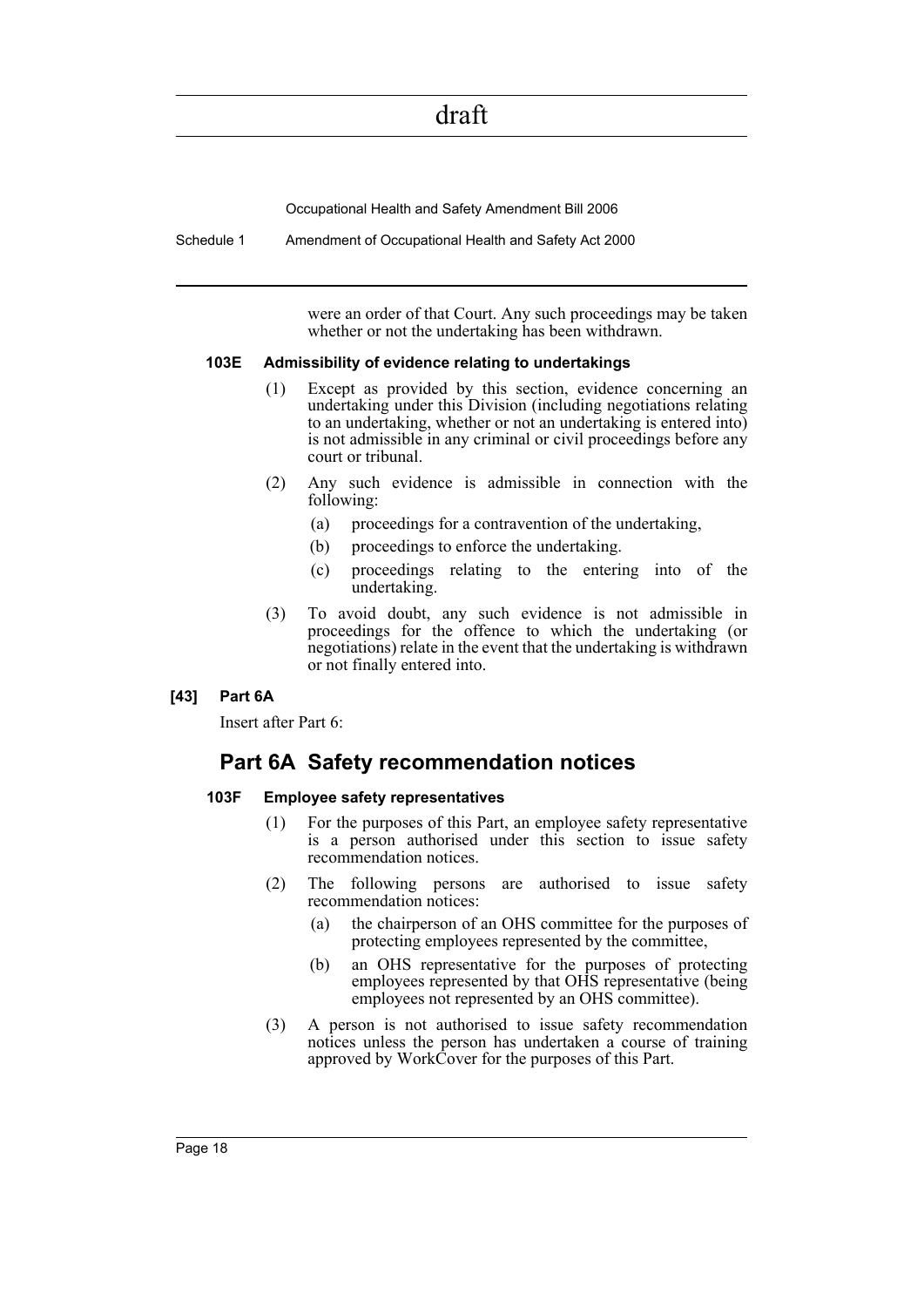Occupational Health and Safety Amendment Bill 2006

Amendment of Occupational Health and Safety Act 2000 Schedule 1

(4) A person is not authorised to issue safety recommendation notices if the person's authority is withdrawn under section 103J.

#### **103G Issue of safety recommendation notices**

- (1) If an employee safety representative believes on reasonable grounds that an employer:
	- (a) is contravening a provision of this Act or the regulations; or
	- (b) has contravened such a provision in circumstances that make it likely that the contravention will continue or be repeated,

the employee safety representative may issue to the employer a safety recommendation notice that makes recommendations to the employer about remedying the contravention or the matters occasioning it within the period specified in the notice (being a period of at least 8 days after the issue of the notice).

(2) A safety recommendation notice may only be issued in respect of the contravention of a provision that directly affects the health or safety of the employees for whose protection the employee safety representative is authorised to issue the notice.

**Note.** Section 103F (2) describes the relevant employees for whose protection the representative is authorised to issue notices.

- (3) A safety recommendation notice may not be issued until the employee safety representative has consulted the employer (or a representative of the employer), in accordance with applicable consultation arrangements established at the place of work, about remedying the contravention or the matters occasioning it and has given the employer a reasonable opportunity to remedy the contravention or matters.
- (4) A safety recommendation notice must:
	- (a) state the employee safety representative's belief on which the issue of the notice is based, and
	- (b) state the grounds for that belief, and
	- (c) specify the provision of this Act or the regulations in respect of which that belief is held, and
	- (d) include information about the employer's right to seek a review of the notice by an inspector, and
	- (e) be in a form approved by WorkCover.
- (5) A safety recommendation notice may include recommendations as to the measures to be taken to remedy the contravention or matters occasioning it. A recommendation may: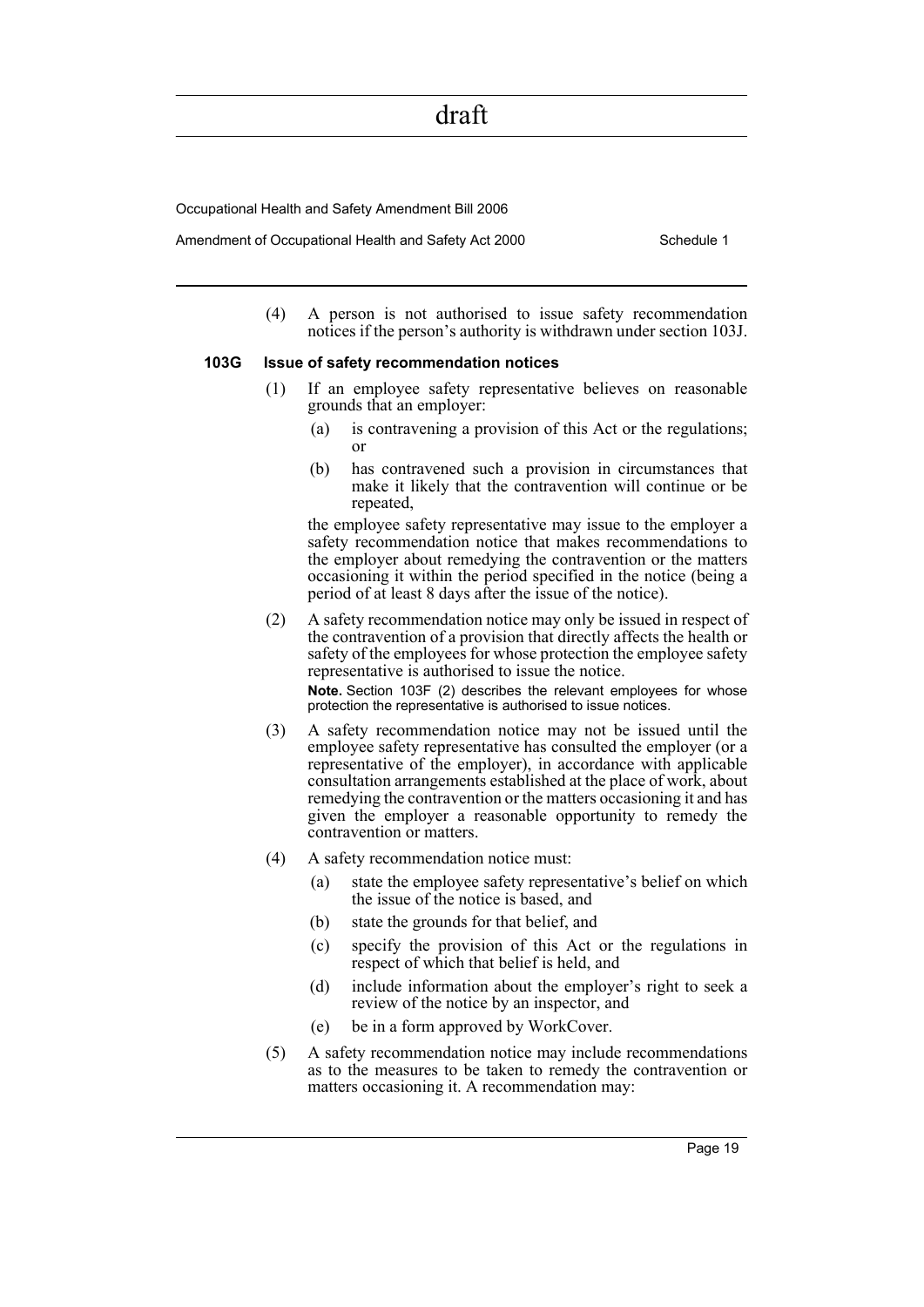Occupational Health and Safety Amendment Bill 2006

Schedule 1 Amendment of Occupational Health and Safety Act 2000

- (a) adopt by reference, the requirements of any industry or other code of practice or standard, and
- (b) suggest to the employer a choice of ways in which to remedy the contravention or matter.

#### **103H Request for attendance of inspector at place of work to determine whether safety recommendation notice should be confirmed**

- (1) An employer to whom a safety recommendation notice has been issued may, within 7 days after the issue of the notice, request WorkCover to arrange for an inspector to attend at the place of work to inquire into the matter if the employer does not accept the recommendations of the notice.
- (2) If the employer does not make such a request within that period, the employee safety representative who issued the notice may request WorkCover to arrange for an inspector to attend at the place of work to inquire into the matter if the representative believes on reasonable grounds that the employer has not remedied the contravention or matter to which the notice relates.
- (3) WorkCover must ensure that an inspector attends the place of work as soon as possible after a request is made under this section (but in any case within 14 days after the request is made).
- (4) The inspector must, as soon as possible:
	- (a) inquire into the contravention or matter to which the safety recommendation notice relates, and
	- (b) determine whether or not to confirm the notice.
- (5) If the inspector determines to confirm the notice, the inspector must issue an improvement or prohibition notice under Part 6 that requires the employer to comply with the recommendations of the notice (with or without variation). The requirements of the improvement or prohibition notice replace the recommendations of the safety recommendation notice.

**Note.** For failure to comply with a notice see sections 92 and 94 and for rights of review and appeal see sections 96 and 97.

(6) If the inspector determines not to confirm the notice, the inspector must withdraw the notice and notify the employee safety representative and the employer in writing of the withdrawal of the notice. The notification must set out the reasons for the inspector's determination.

**Note.** An inspector attending a place of work may also provide compliance advice under Division 3 of Part 4.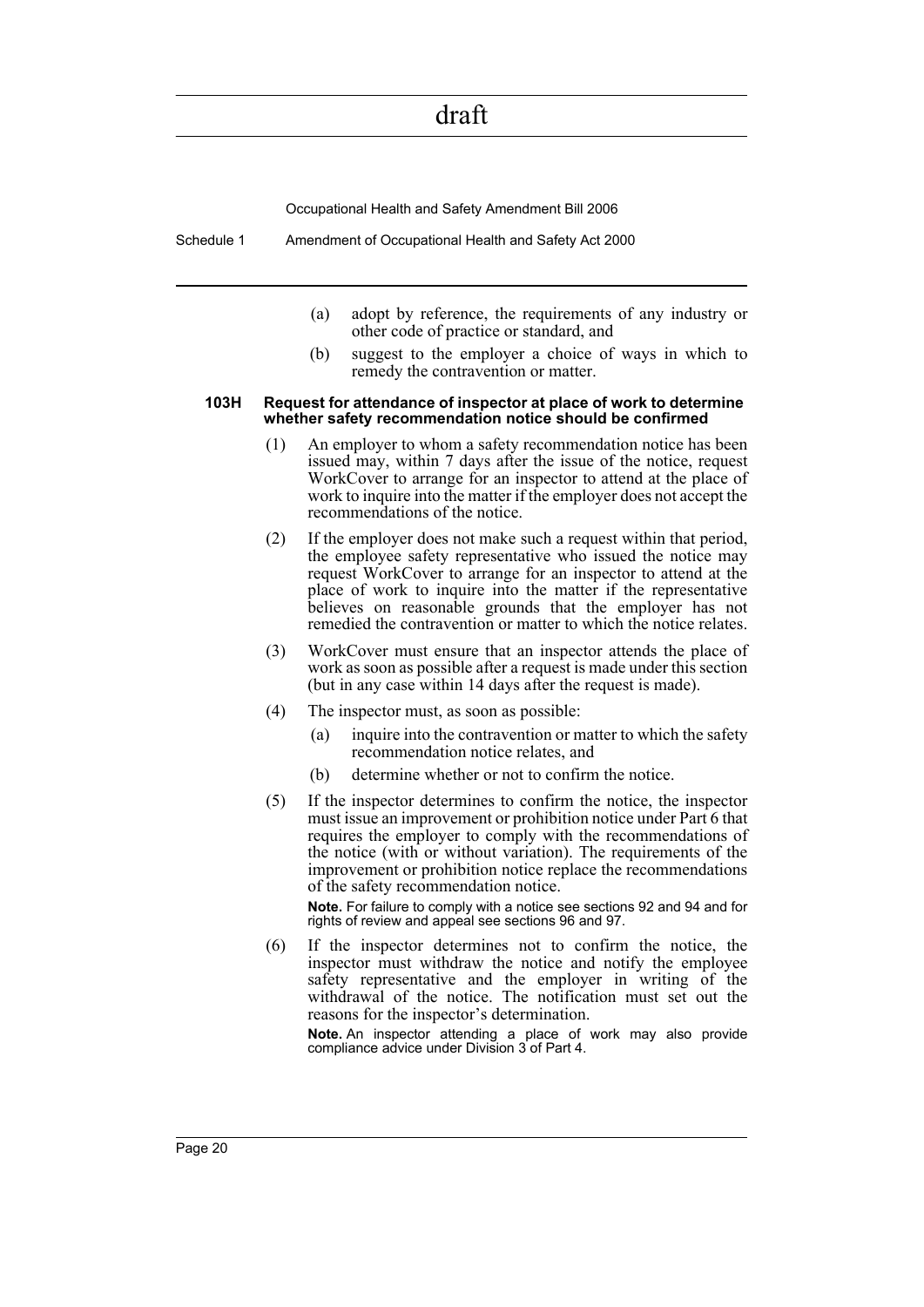Occupational Health and Safety Amendment Bill 2006

Amendment of Occupational Health and Safety Act 2000 Schedule 1

(7) A further safety recommendation notice cannot be issued to remedy the same contravention or the same matters occasioning it.

#### **103I Review and appeal against decision of inspector to withdraw safety recommendation notice**

- (1) An employee safety representative may apply in writing to WorkCover for a review of the determination of the inspector to withdraw a safety recommendation notice issued by that representative.
- (2) An application must be made within 7 days after the notice is withdrawn or, if the regulations prescribe a different period, within the period so prescribed. An application for review may be made only once in respect of any particular notice.
- (3) WorkCover is to review the determination of the inspector that is the subject of a duly made application for review and may:
	- (a) confirm the determination of the inspector, or
	- (b) revoke the withdrawal of the safety recommendation notice and exercise the powers of the inspector to issue an improvement notice or prohibition notice in respect of the contravention or matter.
- (4) An applicant for review who is not satisfied with a decision of WorkCover to confirm the determination of the inspector to withdraw the safety recommendation notice may appeal against the determination of the inspector to a Local Court constituted by an Industrial Magistrate sitting alone.
- (5) The Local Court may, on the appeal:
	- (a) confirm the determination of the inspector, or
	- (b) revoke the withdrawal of the safety recommendation notice and refer the matter back to WorkCover to determine under subsection (3) having regard to the matters raised in the appeal.
- (6) An improvement notice or prohibition notice issued by WorkCover in accordance with this section is taken to be a such a notice issued by an inspector under this Act, except that an application to WorkCover by the employer for review of the notice under section 96 is not available.

#### **103J Misuse of powers of employee safety representative**

(1) An employee safety representative must not misuse the powers conferred by this Part.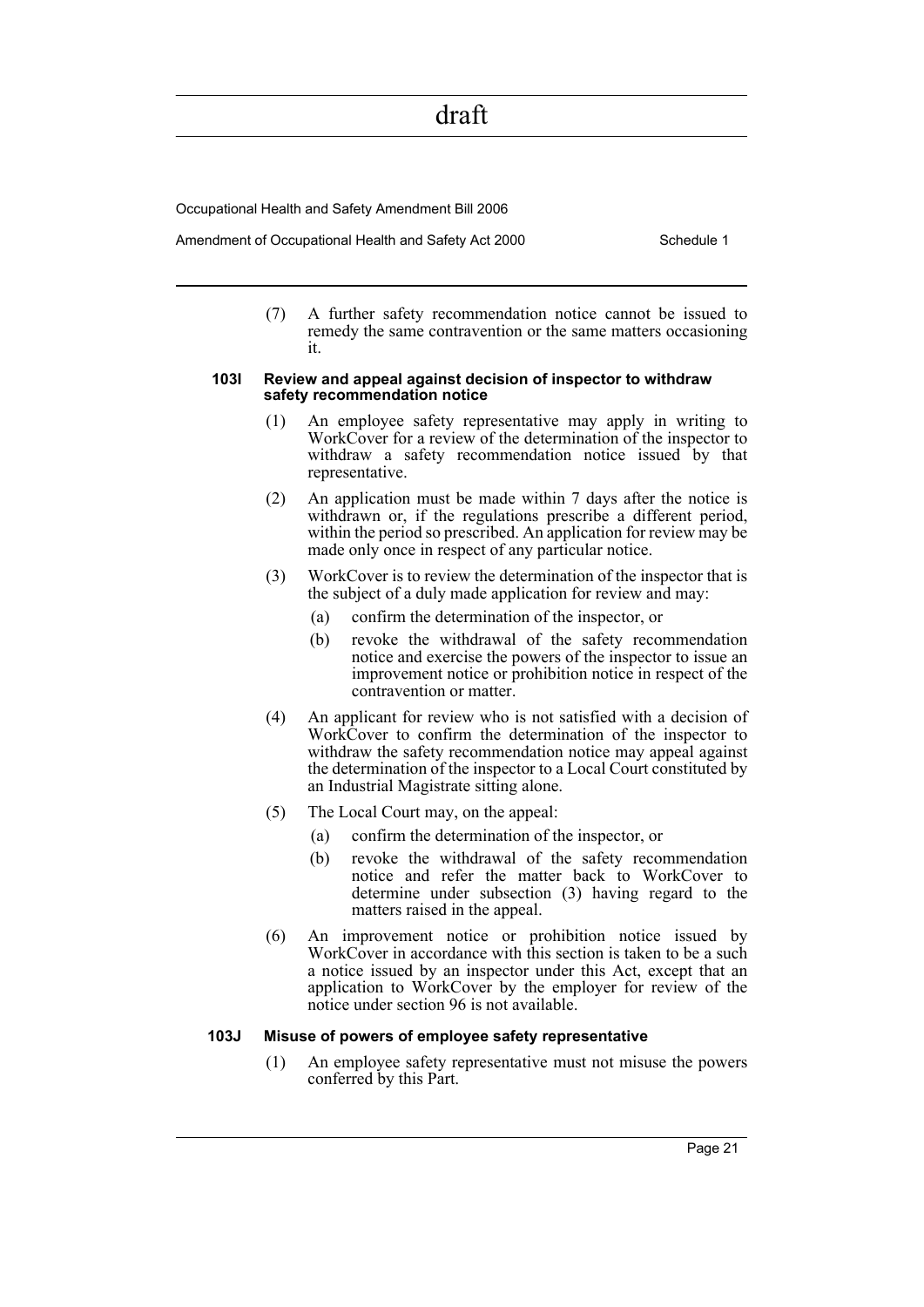Occupational Health and Safety Amendment Bill 2006

Schedule 1 Amendment of Occupational Health and Safety Act 2000

Maximum penalty:

- (a) in the case of a previous offender 45 penalty units, or
- (b) in any other case 30 penalty units.
- (2) WorkCover may, by notice in writing to a person, withdraw the authority conferred on the person by section 103F to issue safety recommendation notices if it is satisfied the person has misused the powers conferred by this Part. WorkCover may, by a similar notice, restore that authority.
- (3) For the purposes of this section, a person misuses the powers conferred by this Part if the person's use of those powers is not a genuine use of those powers for the protection of the health and safety of the employees concerned or if the person's use of those powers is excessive or otherwise unreasonable in the circumstances.

#### **103K Provisions relating to safety recommendation notices**

- (1) A safety recommendation notice may be withdrawn at any time by the employee safety representative who issued it. The withdrawal has effect when notification of the withdrawal is given in writing to the employer concerned.
- (2) A safety recommendation notice (including notification of the withdrawal of such a notice) may be issued or given to an employer by delivering it personally to the employer or to a representative of the employer at the place of work concerned.
- (3) The issue or withdrawal of a safety recommendation notice does not affect any proceedings for an offence against this Act or the regulations in connection with any matter in respect of which the notice was issued.

#### **103L Regulations**

The regulations may make further provision with respect to safety recommendation notices under this Part and, in particular, for or with respect to:

- (a) the training of employee safety representatives, and
- (b) the exhibition or service of a safety recommendation notice.

#### **[44] Section 106 Authority to prosecute**

Omit section 106 (c). Insert instead:

(c) by WorkCover, or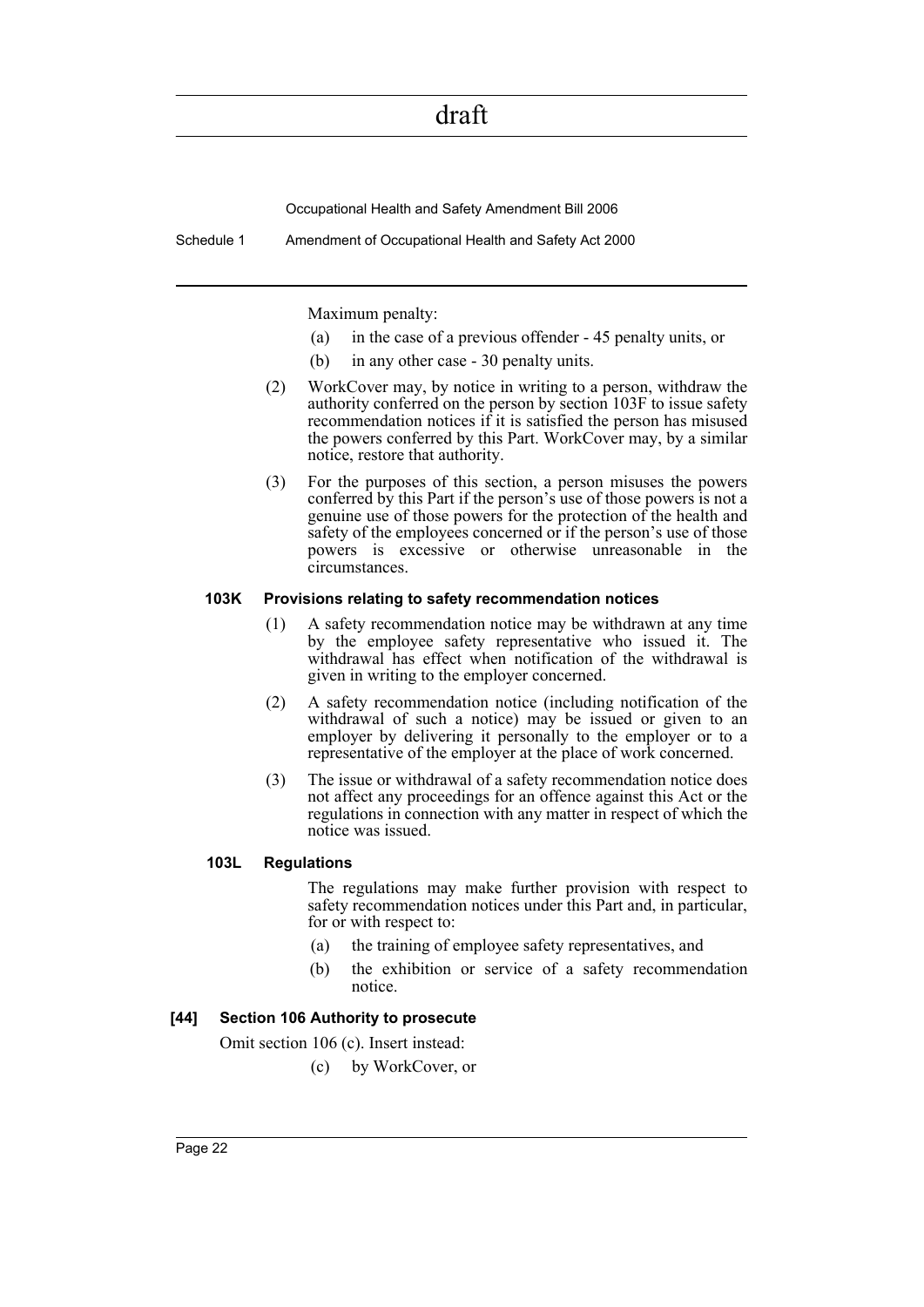Occupational Health and Safety Amendment Bill 2006

Amendment of Occupational Health and Safety Act 2000 Schedule 1

#### **[45] Section 133 Application of Act to mines: references to WorkCover**

Omit "Part 4 (Industry codes of practice), and section 114 (Orders regarding costs and expenses of investigation)." from the note.

Insert instead "Part 4 (Industry codes of practice, guidelines and compliance advice), Division 5 (Undertakings) of Part 6, section 106 (c) (Authority to prosecute), section 114 (Orders regarding costs and expenses of investigation) and section 136B (Disclosure of information by WorkCover)."

#### **[46] Section 135 Plant affecting public safety - extension of Act**

Omit "Part 4 (Industry codes of practice)" from section 135 (2) (b).

Insert instead "Part 4 (Industry codes of practice, guidelines and compliance advice)".

#### **[47] Section 135A Dangerous goods - extension of Act**

Omit "Part 4 (Industry codes of practice)" from section 135A (3) (b).

Insert instead "Part 4 (Industry codes of practice, guidelines and compliance advice)".

#### **[48] Section 136 Offence of obstructing or intimidating inspectors and others exercising functions under Act**

Insert ", without reasonable excuse," after "must not" in section 136 (1).

#### **[49] Sections 136A–136B**

Insert after section 136:

#### **136A Fraud and false claims relating to occupational health and safety**

(1) A person who, by deception, obtains, or attempts to obtain, for himself or herself (or for another person) any financial advantage in connection with any authority conferred by or under this Act on the person (or other person) is guilty of an offence if the person knows or has reason to believe that the person (or other person) did not have that authority.

Maximum penalty: 500 penalty units or imprisonment for 2 years, or both.

(2) A person who holds himself or herself out as having an accreditation, licence or other authorisation conferred by or under this Act is guilty of an offence if the person does not have, and is aware that he or she does not have, that authorisation.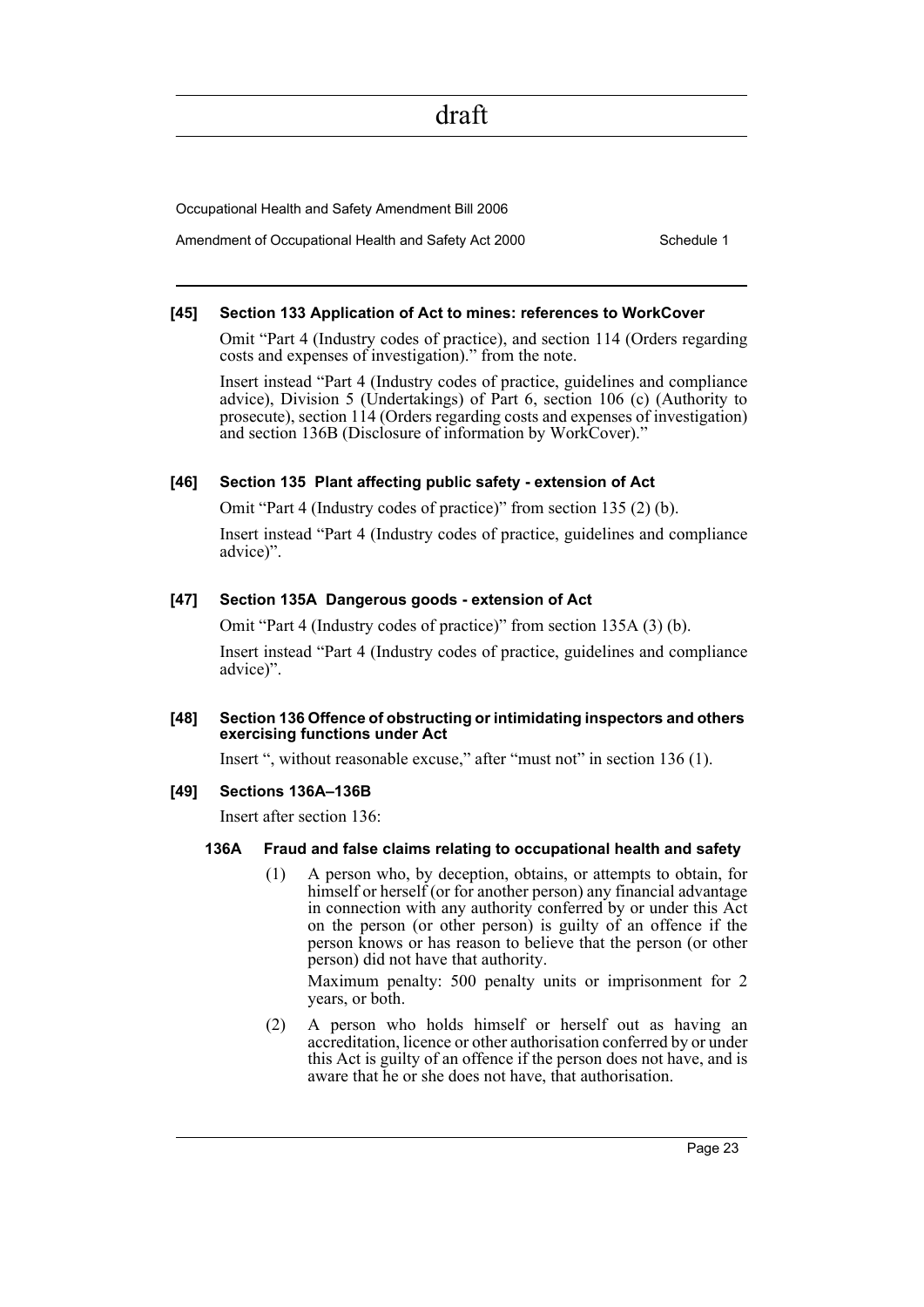Occupational Health and Safety Amendment Bill 2006

Schedule 1 Amendment of Occupational Health and Safety Act 2000

Maximum penalty: 70 penalty units.

(3) In this section:

*deception* means any deception, by words or conduct, as to fact or law, including the making of a statement or the production of a document that is false or misleading.

#### **136B Disclosure of information by WorkCover**

- (1) WorkCover may communicate any matter which comes to its knowledge in the exercise of its functions under this Act:
	- (a) to an officer or authority engaged in administering or executing a law of New South Wales, of the Commonwealth or of another State or a Territory relating to occupational health and safety, and
	- (b) to any other public officer or authority (of this or any other jurisdiction) prescribed by the regulations.
- (2) In this section:

*this Act* includes the *Occupational Health and Safety Act 1983.*

#### **[50] Schedule 3 Savings, transitional and other provisions**

Insert at the end of clause 1 (1):

*Occupational Health and Safety Amendment Act 2006*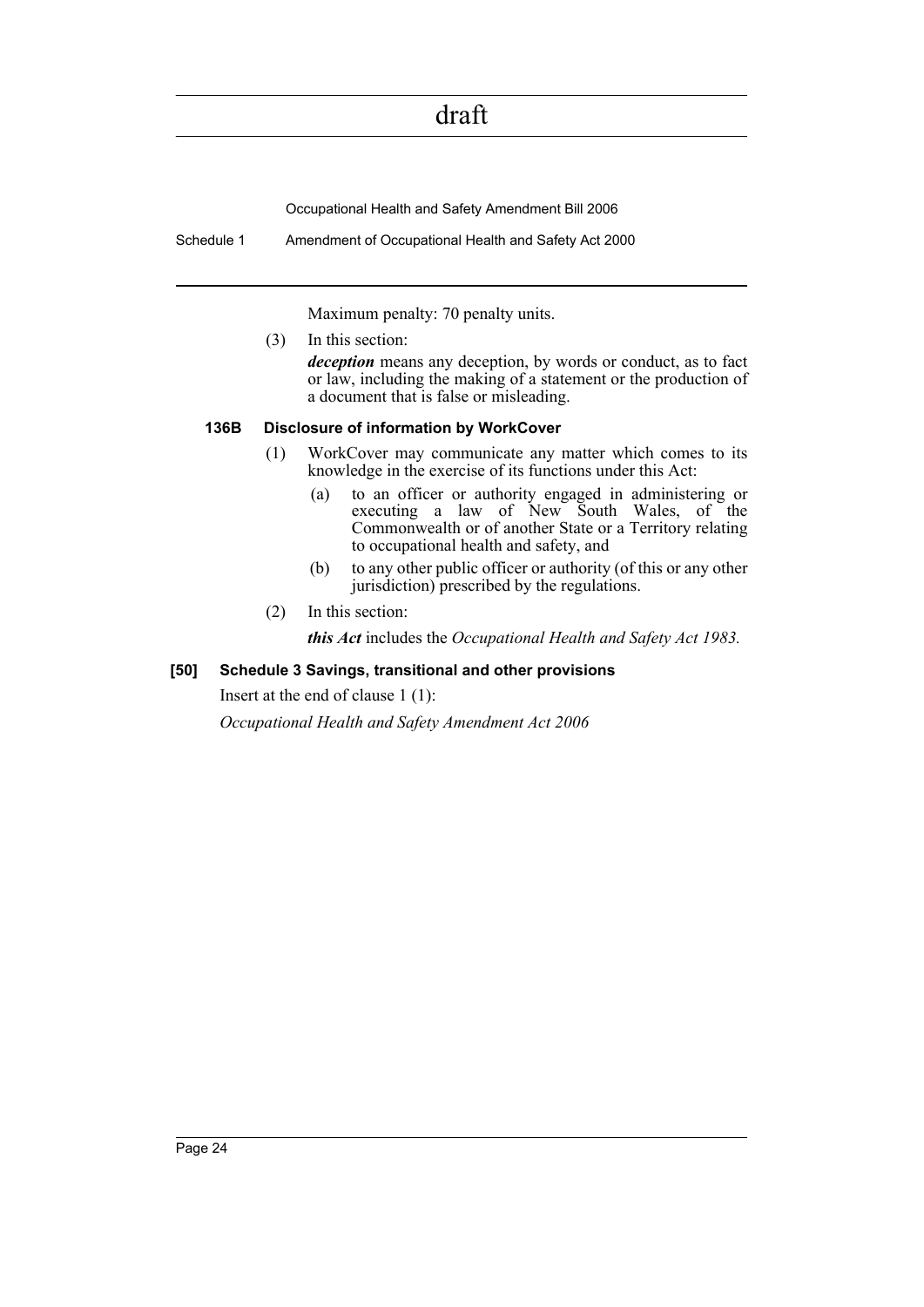Occupational Health and Safety Amendment Bill 2006

Amendment of Workplace Injury Management and Workers Compensation Act 1998 Schedule 2

### <span id="page-26-0"></span>**Schedule 2 Amendment of Workplace Injury Management and Workers Compensation Act 1998**

(Section 4)

#### **[1] Section 22 General functions of the Authority**

Insert after section 22 (1) (d1):

(d2) to provide advice and information to employers, workers and others about the occupational health and safety legislation and the workers compensation legislation,

#### **[2] Section 23 Specific functions**

Insert after section 23 (1) (n):

- (n1) to ensure that as part of its advisory services, the Authority:
	- (i) disseminates information about the duties, obligations and rights of persons under the occupational health and safety legislation and provides guidance for the purpose of assisting persons to comply with their duties and obligations, and
	- (ii) initiates or promotes events such as conferences and forums, and the publication of information, relating to occupational health, safety and welfare, and
	- (iii) engages in, promotes and co-ordinates the sharing of information to achieve the objects of the occupational health and safety legislation, and
	- (iv) promotes public awareness and discussion of occupational health, safety and welfare issues and an understanding and acceptance of the principles of health and safety protection, and
	- (v) develops and implements programs to provide incentives for employers to implement measures to eliminate or reduce risks to health or safety; and to otherwise improve occupational health, safety and welfare.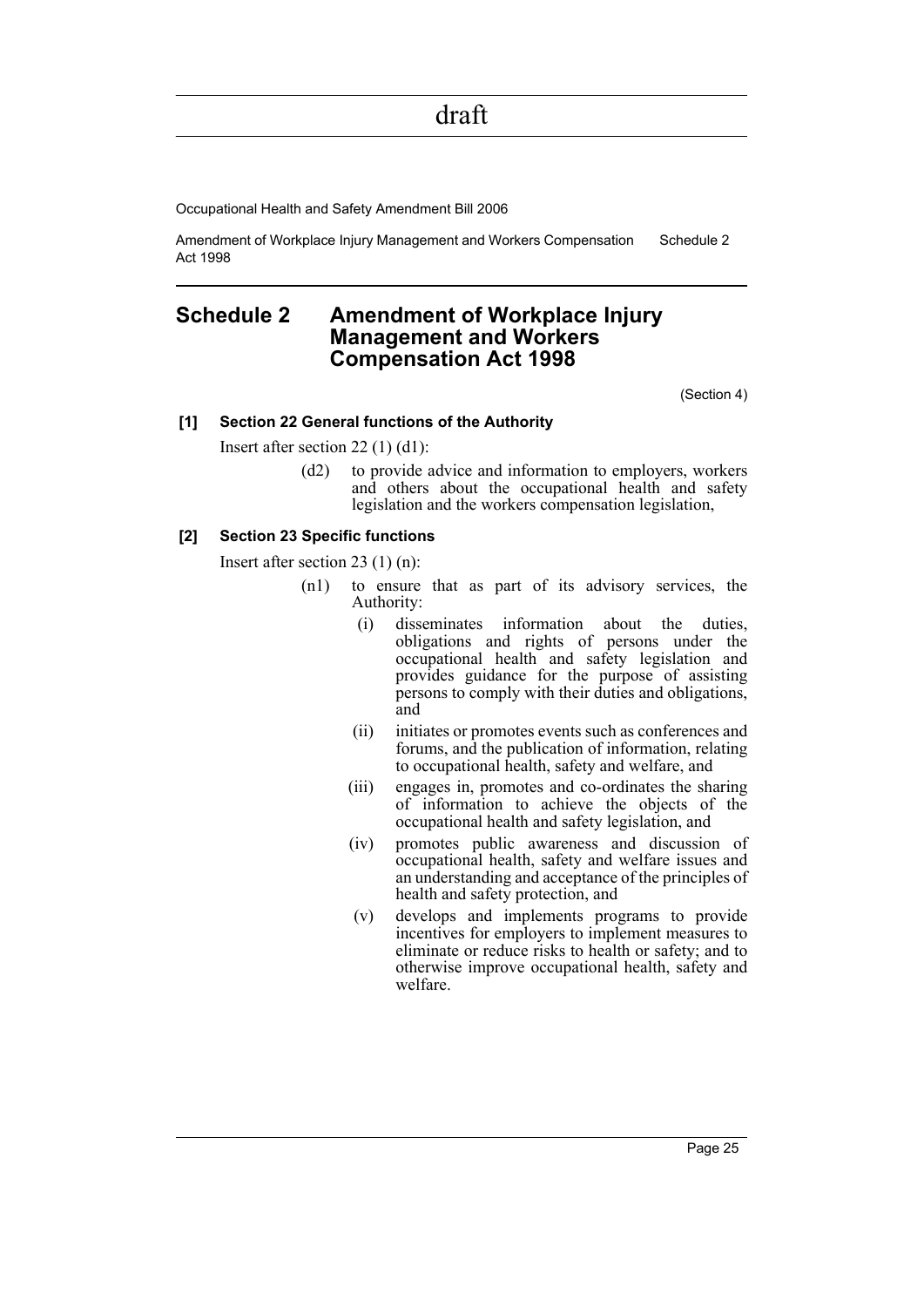Occupational Health and Safety Amendment Bill 2006

Schedule 3 Amendment of Industrial Relations Act 1996

### <span id="page-27-0"></span>**Schedule 3 Amendment of Industrial Relations Act 1996**

(Section 5)

**[1] Section 196 Appeals from and references by members of Commission in criminal proceedings**

Insert after section 196 (2):

(2A) In addition, section 5F of the *Criminal Appeal Act 1912* applies to any such appeal against an interlocutory judgment or order in the same way as it applies to an appeal to the Court of Criminal Appeal in respect of proceedings for the prosecution of offenders on indictment in the Supreme Court.

#### **[2] Section 196 (3)**

Insert "or (2A)" after "subsection (2)".

**[3] Section 197A Appeals against acquittals in proceedings for offences against occupational health and safety legislation**

Omit the section.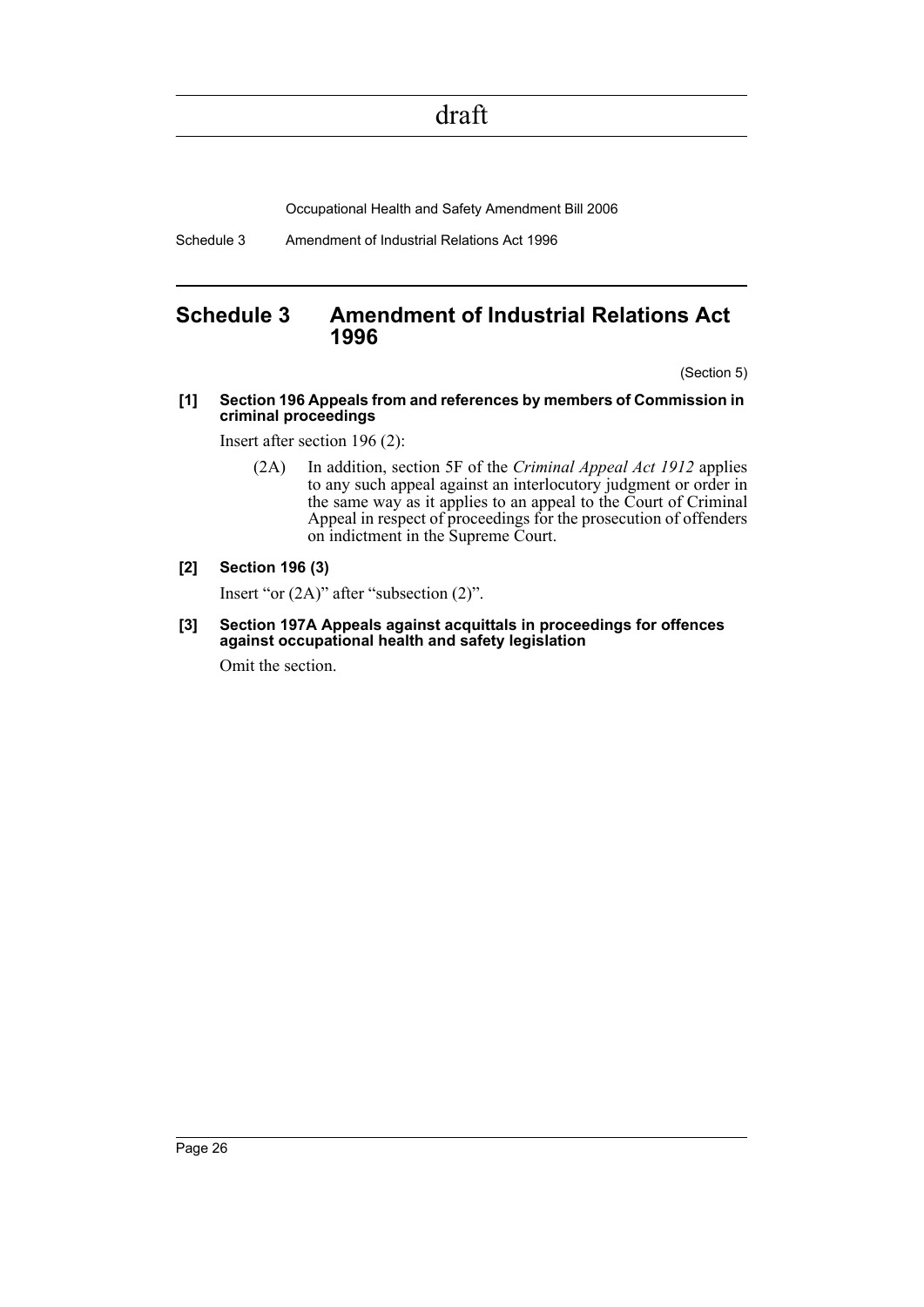Occupational Health and Safety Amendment Bill 2006

Amendment of Crimes (Sentencing Procedure) Act 1999 Schedule 4

### <span id="page-28-0"></span>**Schedule 4 Amendment of Crimes (Sentencing Procedure) Act 1999**

(Section 6)

#### **Section 27 Application of Division**

Insert ", or against Part 2A," after "Part 2" in section 27 (2A) (a).

Page 27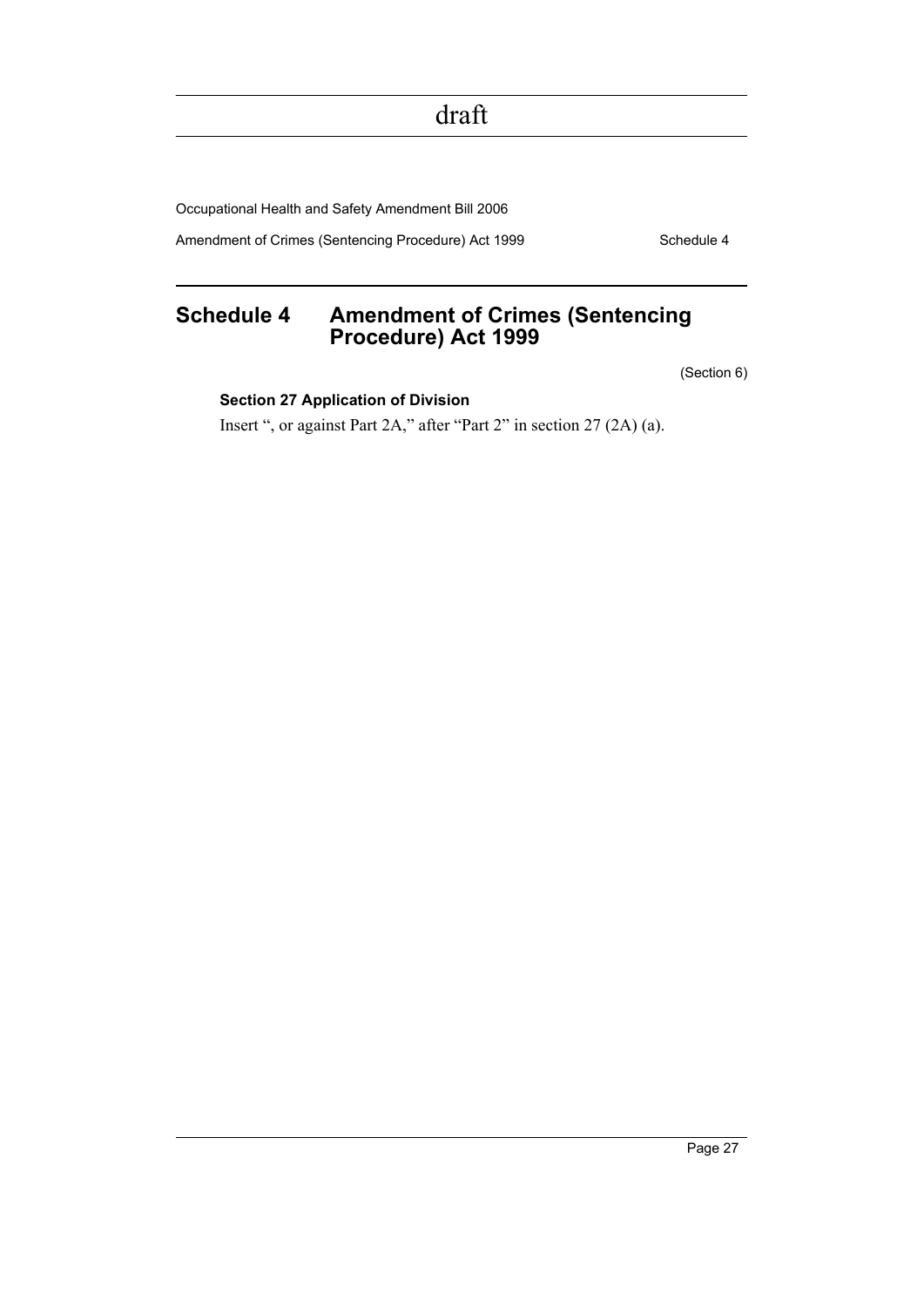Occupational Health and Safety Amendment Bill 2006

Schedule 5 Amendment of Fines Act 1996

### <span id="page-29-0"></span>**Schedule 5 Amendment of Fines Act 1996**

(Section 7)

**[1] Section 117A Disclosure of information by State Debt Recovery Office** Insert at the end of section 117A (1) (c):

or

(d) to WorkCover for the purposes of subsection (3A).

#### **[2] Section 117A (3A)**

Insert after section 117A (3):

- (3A) If a fine has been imposed for an offence under the *Occupational Health and Safety Act 2000* and a person died as a result of the commission of the offence:
	- (a) information may be disclosed to WorkCover about whether the fine has been paid or is outstanding (in whole or in part), and
	- (b) WorkCover may disclose that information, on request, to the next of kin of the deceased.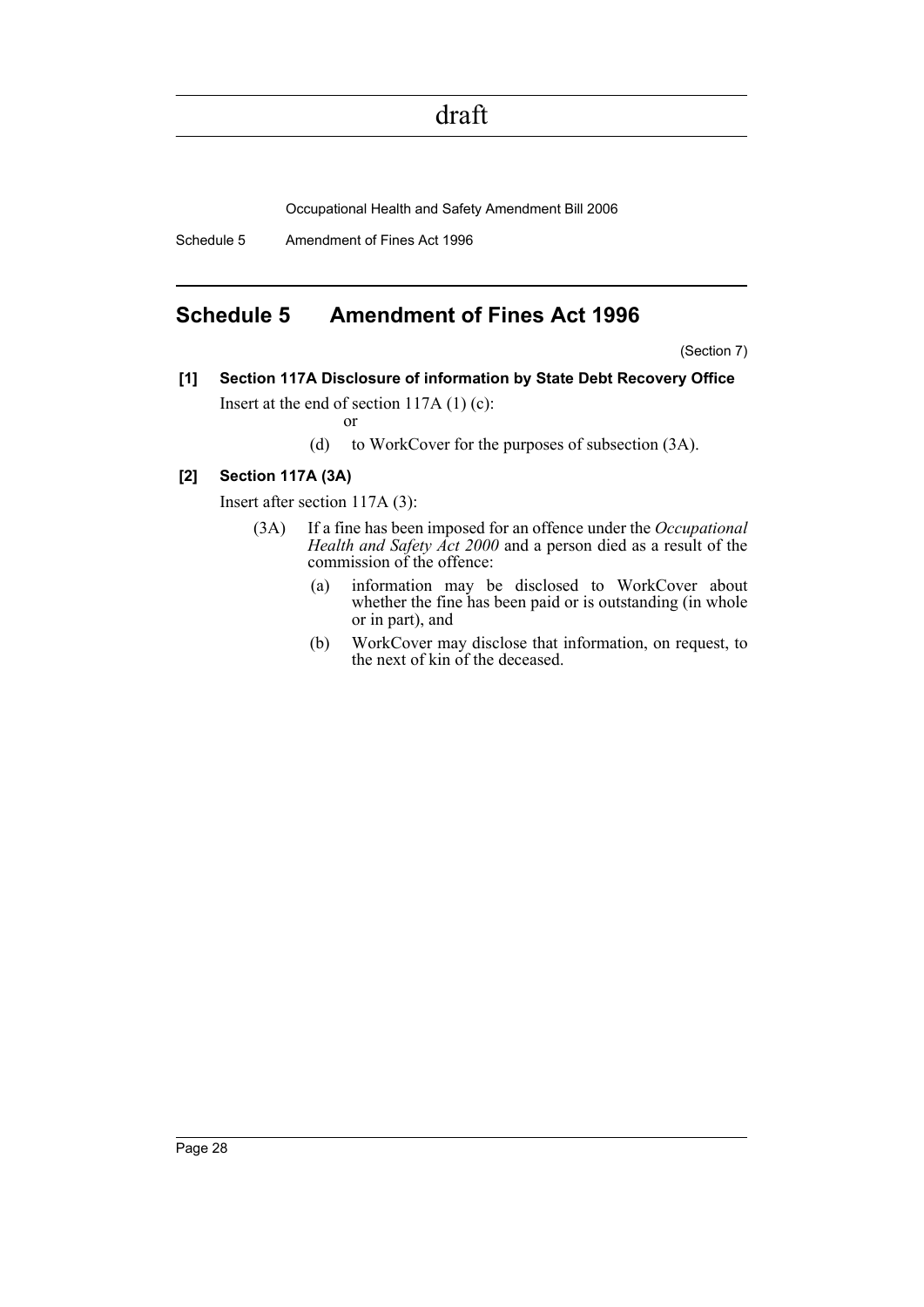Occupational Health and Safety Amendment Bill 2006

Amendment of mine safety legislation Schedule 6 Schedule 6

### <span id="page-30-0"></span>**Schedule 6 Amendment of mine safety legislation**

(Section 8)

#### **6.1 Coal Mine Health and Safety Act 2002 No 129**

#### **[1] Section 3 Definitions**

Omit "Mineral Resources" from the definition of *Department*. Insert instead "Primary Industries".

**[2] Section 150 Bringing concerns regarding health, safety or welfare to the attention of operators**

Omit the section.

### **6.2 Mine Health and Safety Act 2004 No 74**

#### **[1] Section 3 Definitions**

Omit "Mineral Resources" from the definition of *Department* in section 3 (1). Insert instead "Primary Industries".

#### **[2] Section 131 Bringing concerns regarding health, safety or welfare to the attention of operators**

Omit the section.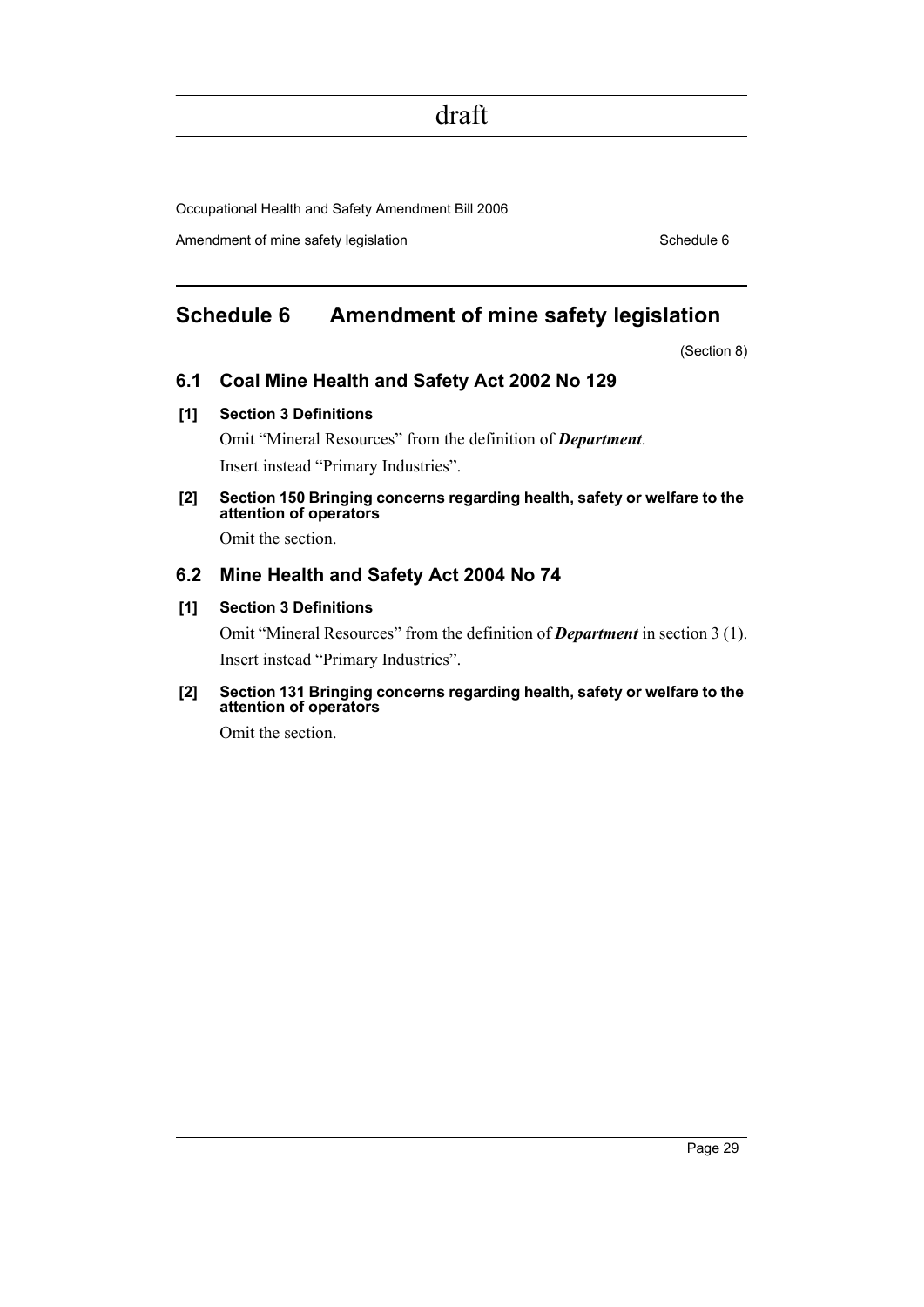Occupational Health and Safety Amendment Bill 2006

Schedule 7 Amendment of Occupational Health and Safety Regulation 2001

### <span id="page-31-0"></span>**Schedule 7 Amendment of Occupational Health and Safety Regulation 2001**

(Section 9)

#### **[1] Clause 6 Application of provisions providing for alternative duties if primary duty not reasonably practicable**

Omit the note to the clause. Insert instead:

**Note.** Clause 6A provides that the alternative duty applies only so far as is reasonably practicable.

#### **[2] Clause 6A**

Insert after clause 6:

#### **6A Duties to apply so far as is reasonably practicable**

- (1) If a provision of this Regulation imposes a duty to take or refrain from taking any action for the protection of health or safety, the duty applies only so far as is reasonably practicable to take or refrain from taking that action.
- (2) Subclause (1) extends to provisions of this Regulation made under section 135 or 135A for the protection of public health or safety.

#### **[3] Clauses 357 and 358 and clauses 10 and 12 of Schedule 4**

Omit "Department of Mineral Resources" wherever occurring. Insert instead "Department of Primary Industries".

#### **[4] Clause 358 Application of Act to mines: references to WorkCover**

Omit clause 358 (1) (a1)–(b). Insert instead:

- (a) section 17A (Determination by inspector of unresolved matters concerning consultation arrangements),
- (b) section 32B (3) (Reasons for non-prosecution of offence),
- (c) Part 4 (Industry codes of practice, guidelines and compliance advice),
- (d) section 106 (c) (Authority to prosecute),
- (e) Division 5 (Undertakings) of Part 6,
- (f) Part 6A (Safety recommendation notices),
- (g) section 114 (Orders regarding costs and expenses of investigation),